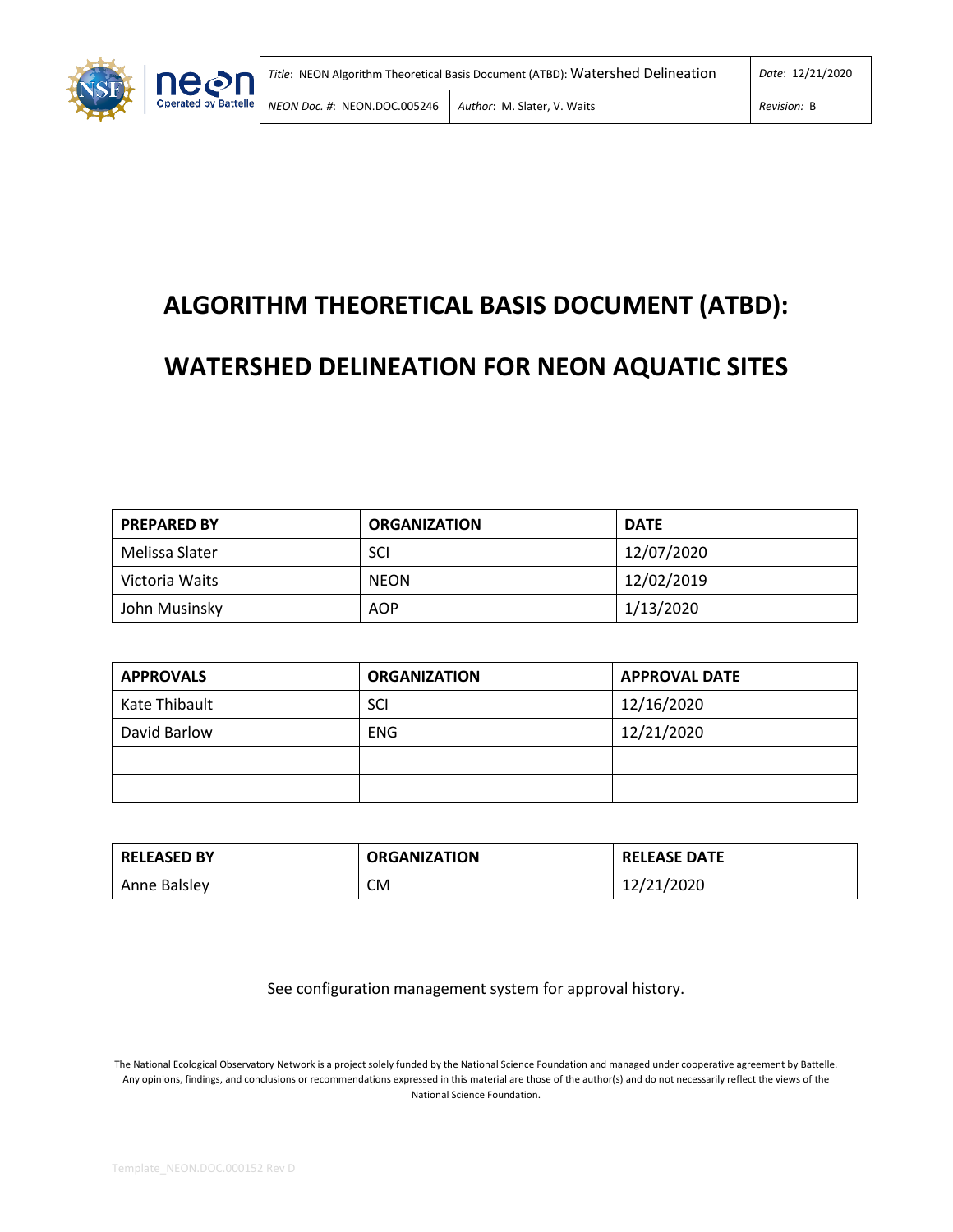

# **Change Record**

| <b>REVISION</b> | <b>DATE</b> | ECO#      | <b>DESCRIPTION OF CHANGE</b>                                                                                                                                                                                         |
|-----------------|-------------|-----------|----------------------------------------------------------------------------------------------------------------------------------------------------------------------------------------------------------------------|
| A               | 07/16/2020  | ECO-06418 | <b>Initial Release</b>                                                                                                                                                                                               |
| В               | 12/21/2020  | ECO-06543 | Two new taxa included in variables list Table 3 for soil<br>order classifications. Update to Table 8 with additional<br>soil data source. Update to Section 4.2 to include NLCD<br>dates source and NRCS resolution. |
|                 |             |           |                                                                                                                                                                                                                      |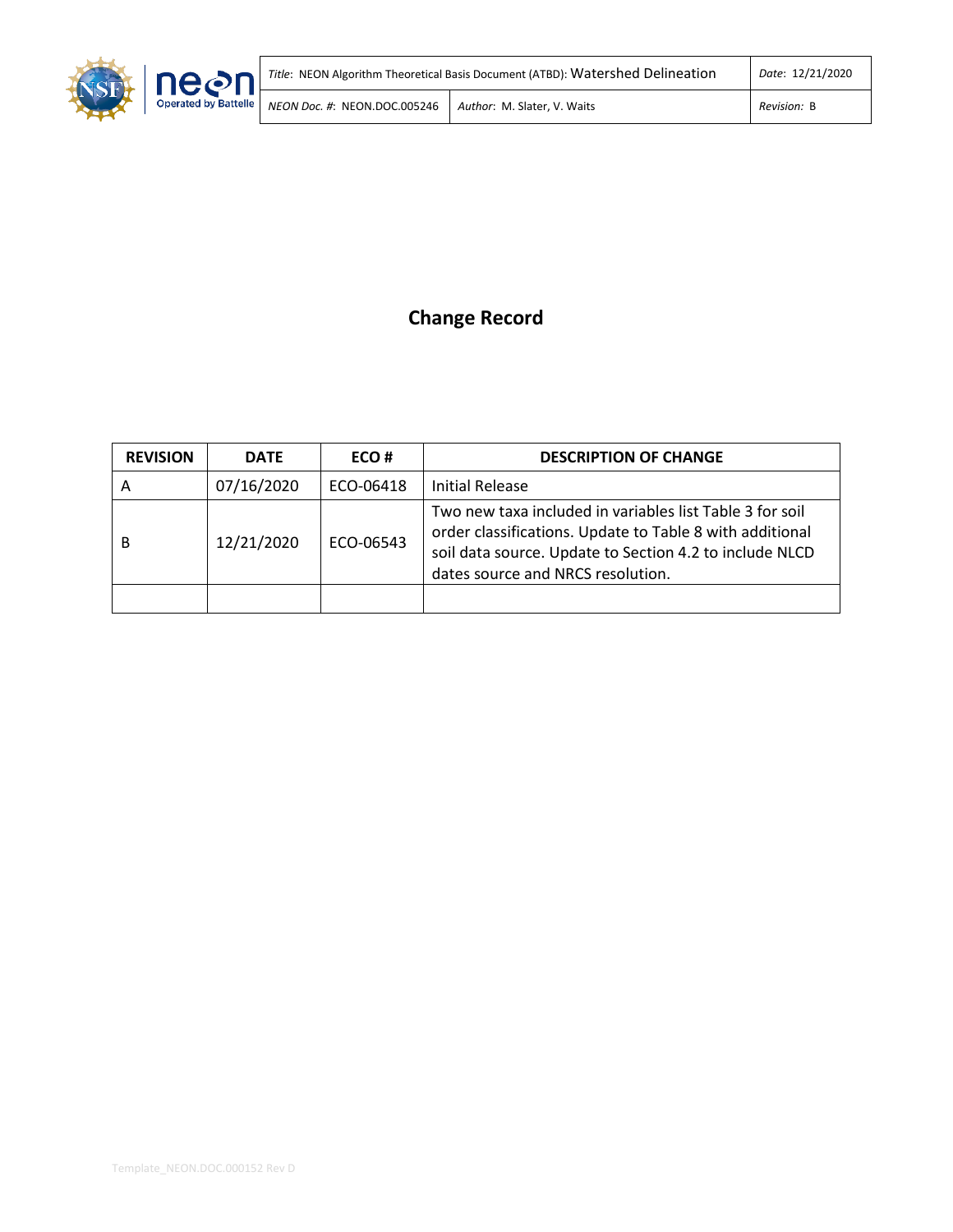

## **TABLE OF CONTENTS**

| 1            |     |  |
|--------------|-----|--|
|              | 1.1 |  |
|              | 1.2 |  |
|              | 1.3 |  |
| $\mathbf{2}$ |     |  |
|              | 2.1 |  |
|              | 2.2 |  |
|              | 2.3 |  |
|              | 2.4 |  |
|              | 2.5 |  |
| 3            |     |  |
|              | 3.1 |  |
|              | 3.2 |  |
|              | 3.3 |  |
|              | 3.4 |  |
| 4            |     |  |
|              | 4.1 |  |
|              | 4.2 |  |
|              | 4.3 |  |
| 5            |     |  |
|              | 5.1 |  |
|              | 5.2 |  |
|              | b.  |  |
| 6            |     |  |
|              | 6.1 |  |
|              | 6.2 |  |
| 7            |     |  |

## **LIST OF TABLES AND FIGURES**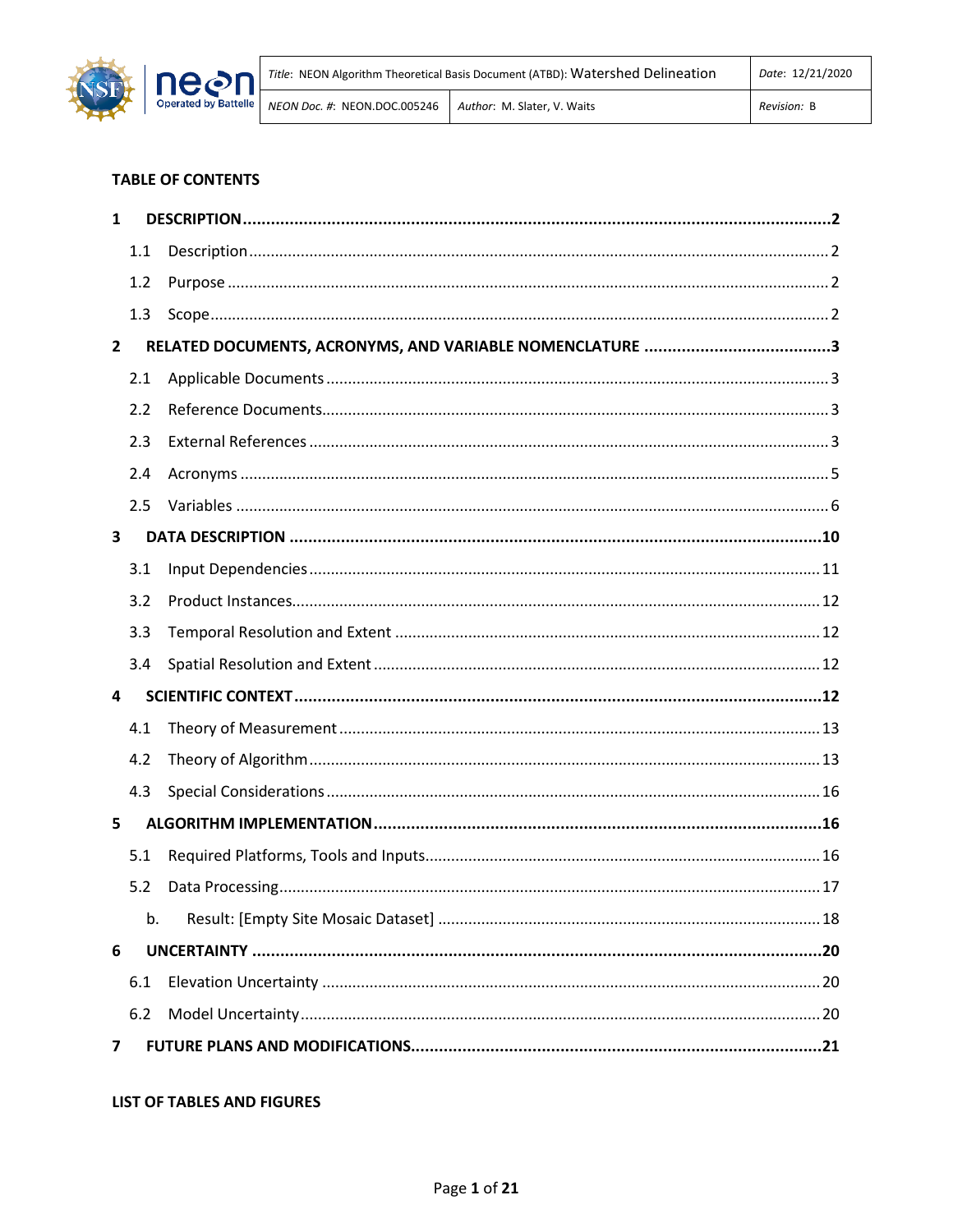

## <span id="page-3-0"></span>**1 DESCRIPTION**

## <span id="page-3-1"></span>**1.1 Description**

Contained in this document are details concerning the algorithm for creating Level 4 (L4) spatially rectified watershed hydrology data of NEON aquatic field sites using ArcGIS Pro 2.4.0. Specifically, the process for converting elevation data into delineated watersheds.

## <span id="page-3-2"></span>**1.2 Purpose**

This document details the algorithms used for creating NEON Level 4 spatially rectified watershed hydrology boundaries from Level 3 data. It includes a detailed discussion of measurement theory and implementation, appropriate theoretical background, data product provenance, quality assurance and control methods used, approximations and/or assumptions made, and a detailed exposition of uncertainty resulting in a cumulative reported uncertainty for this product.

## <span id="page-3-3"></span>**1.3 Scope**

This document describes the theoretical background and entire algorithmic process for deriving watershed boundaries from input data. It does not provide computational implementation details, except for cases where these stem directly from algorithmic choices explained here.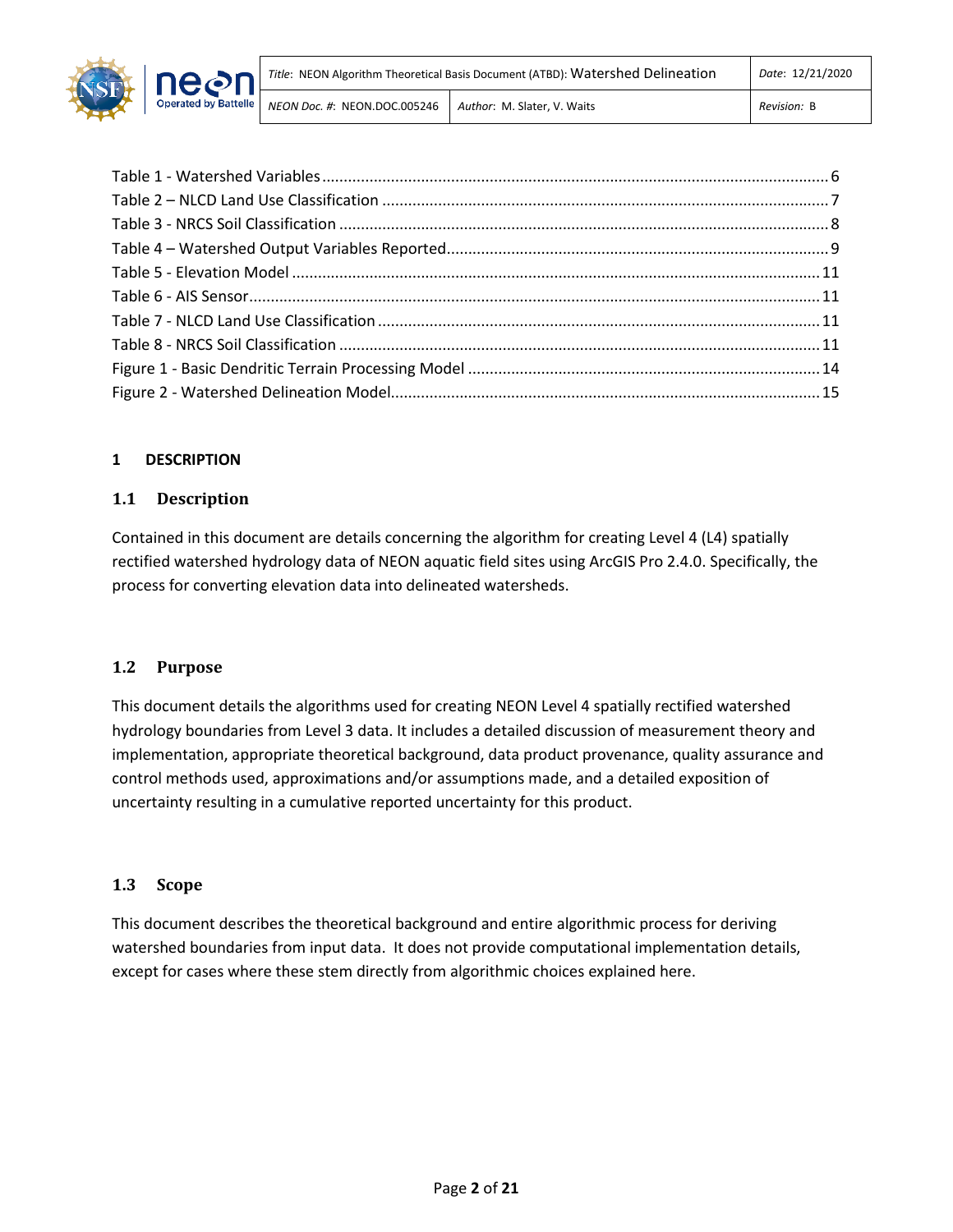

# <span id="page-4-0"></span>**2 RELATED DOCUMENTS, ACRONYMS, AND VARIABLE NOMENCLATURE**

# <span id="page-4-1"></span>**2.1 Applicable Documents**

| AD[01] | NEON.DOC.000001         | NEON Observatory Design (NOD) Requirements                            |
|--------|-------------------------|-----------------------------------------------------------------------|
| AD[02] | NEON.DOC.002652         | NEON Level 1-3 Data Products Catalog                                  |
| AD[03] | NEON.DOC.005005         | NEON Level 0 Data Products Catalog                                    |
| AD[04] | NEON.DOC.002390         | NEON Algorithm Theoretical Basis Document (ATBD): NEON                |
|        | Elevation (DTM and DSM) |                                                                       |
| AD[05] | NEON.DOC.001984         | AOP Flight Plan Boundaries Design                                     |
| AD[06] |                         | NEON.DOC.003601-3618 Aquatic Site Sampling Design - NEON Domain 01-19 |
|        |                         |                                                                       |

## <span id="page-4-2"></span>**2.2 Reference Documents**

| RD[01] | NEON.DOC.000008                    | <b>NEON Acronym List</b>                                        |
|--------|------------------------------------|-----------------------------------------------------------------|
| RD[02] | NEON.DOC.000243                    | <b>NEON Glossary of Terms</b>                                   |
| RD[03] | NEON.DOC.0005011                   | <b>NEON Coordinate Specification</b>                            |
| RD[04] | NEON.DOC.001292<br>Document (ATBD) | NEON LO-to-L1 Discrete Return LiDAR Algorithm Theoretical Basis |
| RD[05] | NEON.DOC.002293                    | NEON Discrete LiDAR Datum Reconciliation Report                 |

# <span id="page-4-3"></span>**2.3 External References**

| ER[01] | Dean B. Gesch et al., "The National Elevation Dataset" (American Society for         |
|--------|--------------------------------------------------------------------------------------|
|        | Photogrammetry and Remote Sensing, 2018).                                            |
|        | https://pubs.er.usgs.gov/publication/70201572                                        |
|        |                                                                                      |
| ER[02] | Dean B. Gesch et al., "Accuracy Assessment of the U.S. Geological Survey National    |
|        | Elevation Dataset, and Comparison with Other Large-Area Elevation Datasets: SRTM and |
|        | ASTER," USGS Numbered Series, Open-File Report (Reston, VA: U.S. Geological Survey,  |
|        | 2014). http://pubs.er.usgs.gov/publication/ofr20141008                               |
|        |                                                                                      |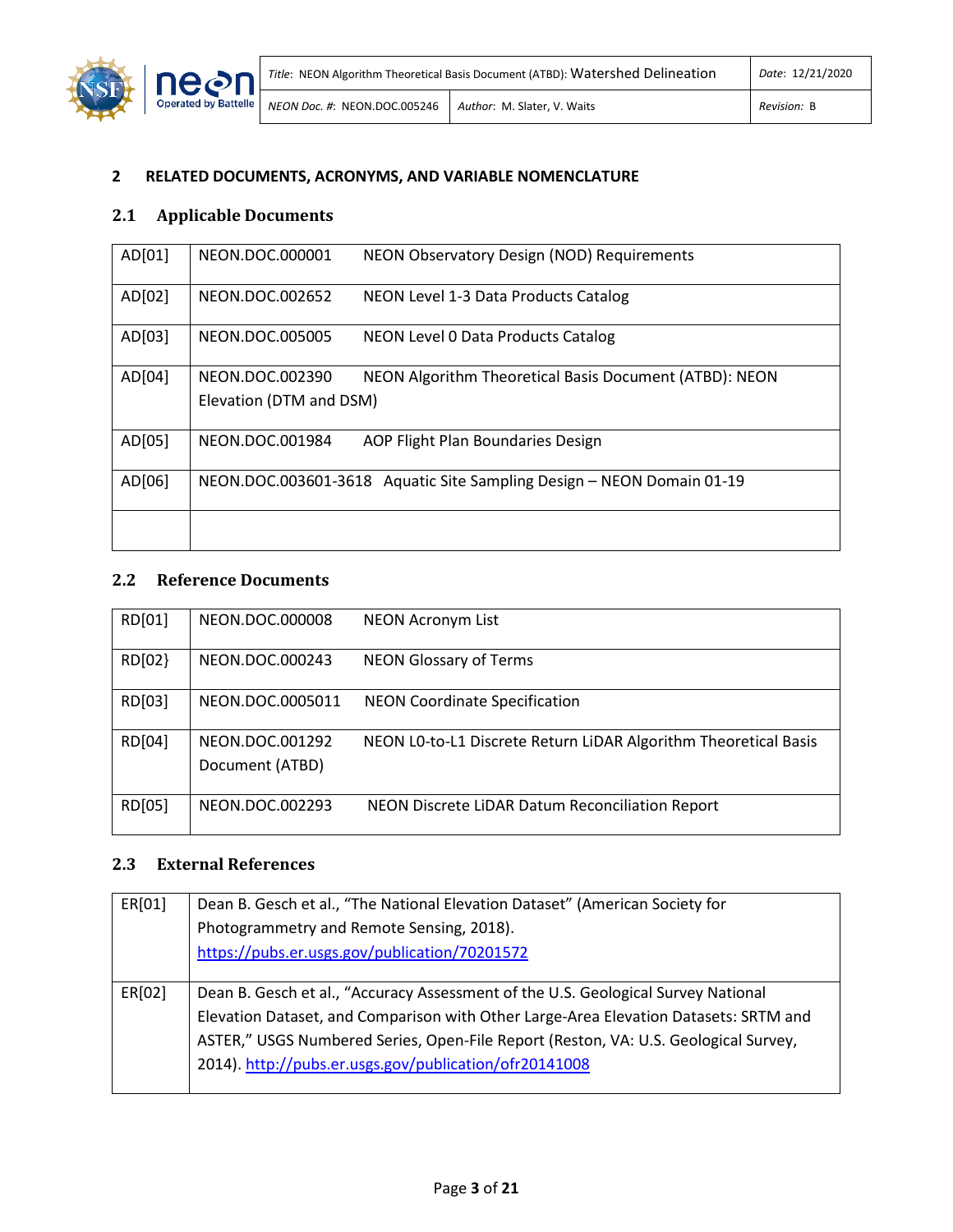

| ER[03] | (Toolset) Arc Hydro Installation - Versions and Documentation, GeoNet, The Esri<br>Community. Tutorial Version 2.0, October 2011, Arc Hydro Version ArcHydroPro2.0.43,<br>September 2019. https://community.esri.com/message/393615-arc-hydro-installation-<br>versions-and-documentation                              |
|--------|------------------------------------------------------------------------------------------------------------------------------------------------------------------------------------------------------------------------------------------------------------------------------------------------------------------------|
| ER[04] | (Dataset) U.S. Geological Survey, National Geospatial Program, The National Map, 3D<br>Elevation Program, Elevation Products, 1/3 arc-second DEM, TNM Download.<br>https://viewer.nationalmap.gov/basic/                                                                                                               |
| ER[05] | (Dataset) Multi-Resolution Land Characteristics Consortium (MRLC 2018), National Land<br>Cover Database (NLCD 2011). https://data.nal.usda.gov/dataset/national-land-cover-<br>database-2011-nlcd-2011                                                                                                                 |
| ER[06] | (Dataset) U.S. Department of Agriculture, Natural Resources Conservation Service, Web<br>Soil Survey Gridded Soil Survey Geographic (SSURGO) Database.<br>https://websoilsurvey.nrcs.usda.gov/                                                                                                                         |
| ER[07] | (Software) ESRI 2019. ArcGIS Pro: Release 2.4. Redlands, CA: Environmental Systems<br>Research Institute. https://www.esri.com/en-us/arcgis/products/arcgis-pro/overview                                                                                                                                               |
| ER[08] | Goulden, T., C. Hopkinson, R. Jamieson, and S. Sterling. 2014. "Sensitivity of Watershed<br>Attributes to Spatial Resolution and Interpolation Method of LiDAR DEMs in Three Distinct<br>Landscapes." Water Resources Research 50 (3): 1908-27.<br>https://doi.org/10.1002/2013WR013846                                |
| ER[09] | Amatya, Devendra, Carl Trettin, Sudhanshu Panda, and Herbert Ssegane. 2013.<br>"Application of LiDAR Data for Hydrologic Assessments of Low-Gradient Coastal Watershed<br>Drainage Characteristics." Journal of Geographic Information System. 5(2): 175-191 5 (2):<br>175-91. https://doi.org/10.4236/jgis.2013.52017 |
| ER[10] | Chow, T. Edwin, and Michael E. Hodgson. 2009. "Effects of Lidar Post-spacing and DEM<br>Resolution to Mean Slope Estimation." International Journal of Geographical Information<br>Science 23 (10): 1277-95. https://doi.org/10.1080/13658810802344127                                                                 |
| ER[11] | Goulden, T. and C. Hopkinson. 2010. "The forward propagation of integrated system<br>component errors within airborne lidar data." Photogrammetric Engineering and Remote<br>Sensing. 76(5), 589-601. https://doi.org/10.14358/PERS.76.5.589                                                                           |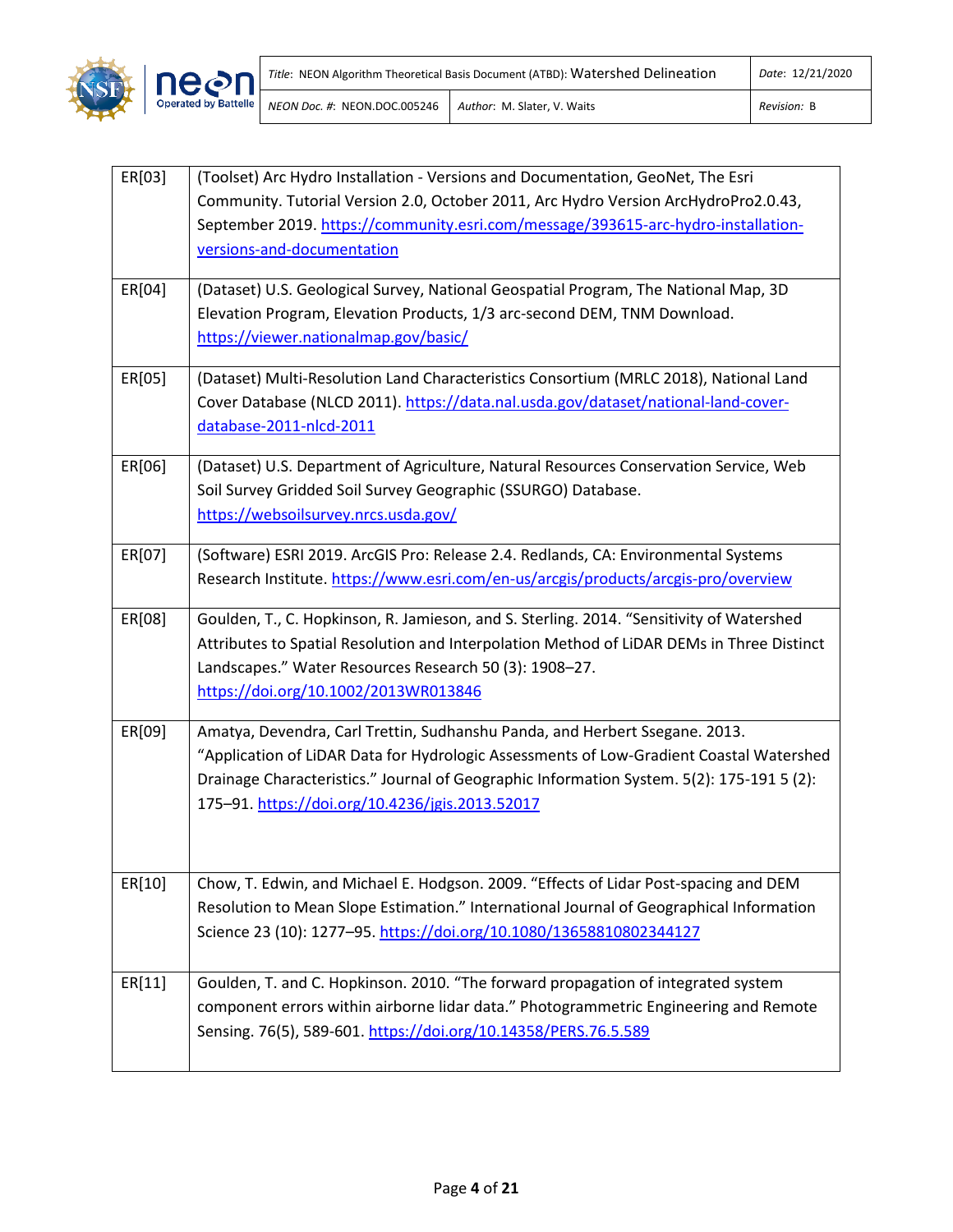

| ER[12] | Geological Survey and U.S. Department of Agriculture, Natural Resources Conservation<br>Service, 2013, "Federal Standards and Procedures for the National Watershed Boundary<br>Dataset (WBD)" (4 ed.): Techniques and Methods 11-A3. https://pubs.usgs.gov/tm/11/a3/ |
|--------|-----------------------------------------------------------------------------------------------------------------------------------------------------------------------------------------------------------------------------------------------------------------------|
| ER[13] | (Dataset) U.S. Department of Agriculture, Natural Resources Conservation Service, U.S.<br>General Soil Map, State Soil Geographic Database (STATSGO2).<br>https://websoilsurvey.nrcs.usda.gov/                                                                        |

# <span id="page-6-0"></span>**2.4 Acronyms**

| <b>Acronym</b> | <b>Explanation</b>                                      |
|----------------|---------------------------------------------------------|
| <b>AIS</b>     | <b>Aquatic Instrument System</b>                        |
| <b>AOP</b>     | <b>Airborne Observation Platform</b>                    |
| <b>AOS</b>     | <b>Aquatic Observation System</b>                       |
| <b>ATBD</b>    | Algorithm Theoretical Basis Document                    |
| <b>DEM</b>     | <b>Digital Elevation Model</b>                          |
| <b>DP</b>      | Data Product                                            |
| <b>DTM</b>     | Digital Terrain Model                                   |
| <b>GNIS</b>    | Geographic Names Information System                     |
| L <sub>3</sub> | Level 3                                                 |
| L4             | Level 4                                                 |
| LiDAR          | Light Detection and Ranging                             |
| <b>MRLC</b>    | <b>Multi-Resolution Land Characteristics Consortium</b> |
| <b>NCSS</b>    | National Cooperative Soil Survey                        |
| <b>NED</b>     | <b>National Elevation Dataset</b>                       |
| <b>NLCD</b>    | <b>National Land Cover Database</b>                     |
| <b>NRCS</b>    | <b>Natural Resources Conservation Service</b>           |
| <b>NSSDA</b>   | National Standard for Spatial Data Accuracy             |
| QA/QC          | Quality assurance and quality control                   |
| <b>SSURGO</b>  | Soil Survey Geographic database                         |
| <b>TNM</b>     | The National Map                                        |
| <b>USDA</b>    | United States Department of Agriculture                 |
| <b>USGS</b>    | <b>United States Geological Survey</b>                  |
| <b>UTM</b>     | <b>Universal Transverse Mercator</b>                    |
| WGS84          | World Geodetic System 1984                              |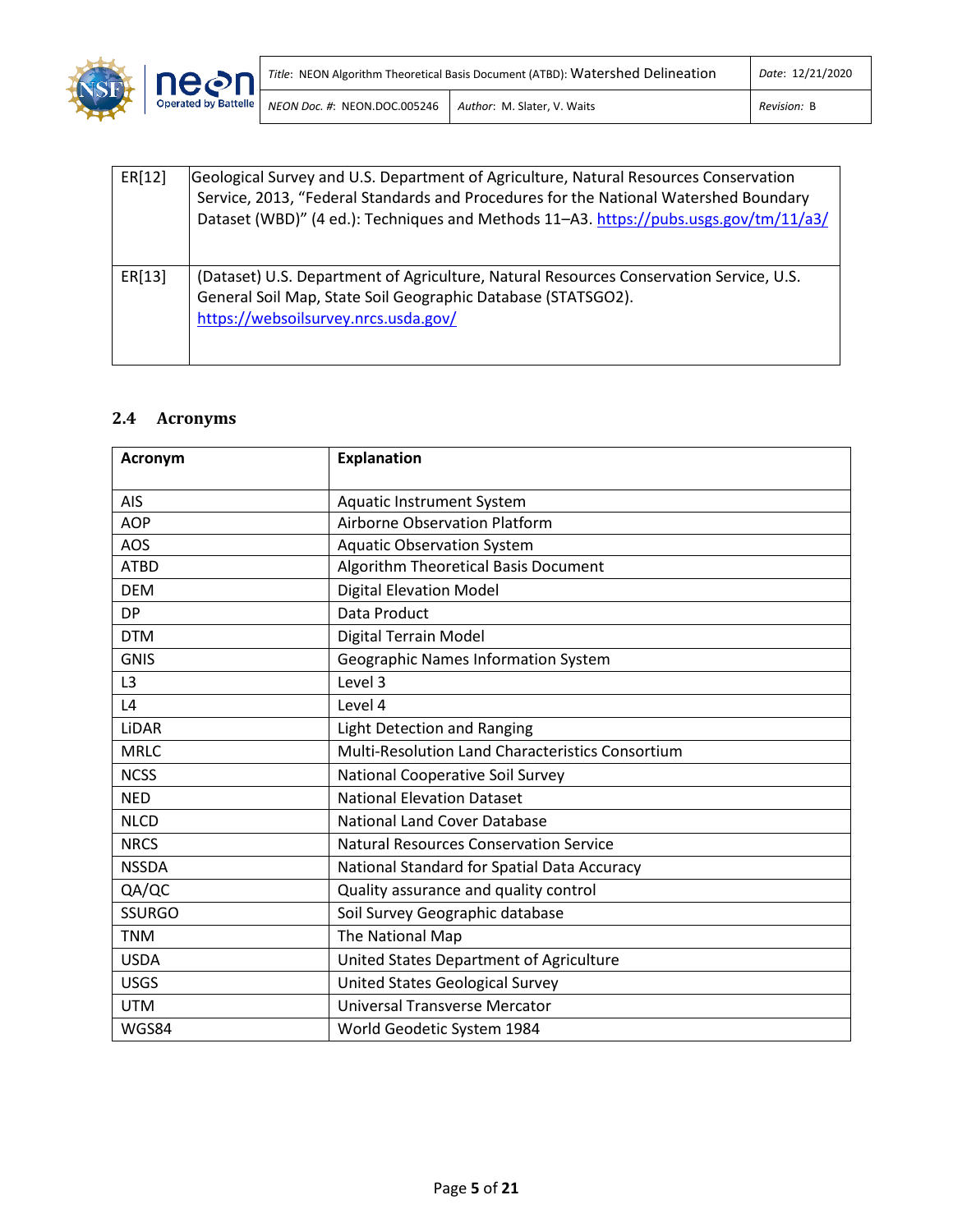

# <span id="page-7-0"></span>**2.5 Variables**

## 2.5.1 Watershed Delineation

<span id="page-7-1"></span>

| <b>File</b>          | <b>File Type</b> | <b>Process</b> | <b>Variable</b>       | <b>Description</b>                      |
|----------------------|------------------|----------------|-----------------------|-----------------------------------------|
| elevation.tif        |                  |                |                       | 10 meter DEM elevation raster file(s)   |
|                      |                  |                |                       | downloaded from USGS TNM                |
|                      | raster           | Input          | <b>DEM</b>            | Download.                               |
| DTM.tif              |                  |                |                       |                                         |
|                      |                  |                |                       | 1 meter DTM elevation raster file(s)    |
|                      | raster           | Input          | <b>DTM</b>            | downloaded from NEON Data Portal.       |
| Fil raster           |                  |                |                       |                                         |
|                      |                  |                |                       | Elevation manipulation to fill errors   |
|                      |                  |                |                       | (low points (e.g. sinks)) in the raster |
|                      | raster           | Output         | Fill                  | data                                    |
| Fac raster           |                  |                | Flow                  |                                         |
|                      |                  |                |                       | Weighted value raster of cells          |
|                      | raster           | Output         | Accumulation          | flowing in to each down slope cell.     |
| Fdr raster           |                  |                |                       | Value raster of cell direction flowing  |
|                      |                  |                |                       | from steepest to downslope              |
|                      | raster           | Output         | <b>Flow Direction</b> | neighbor.                               |
| Cat raster           |                  |                |                       | Area of contributing cells above a      |
|                      | raster           | Output         | Catchment             | reference point/cell.                   |
| Strlnk raster        |                  |                |                       | Raster grid of unique stream            |
|                      |                  |                |                       | segments defined as either head         |
|                      |                  |                |                       | segments (the most upstream             |
|                      |                  |                |                       | stream branch), or segments located     |
|                      | raster           | Output         | <b>Stream Link</b>    | between two segment junctions.          |
| Str raster           |                  |                |                       | Raster of streams defined by a          |
|                      | raster           | Output         | Stream                | threshold drainage area.                |
| Catchment.shp        |                  |                |                       | Polygon shapefile that defines zones    |
|                      |                  |                |                       | of cells whose drainage flows           |
|                      | shapefile        | Output         | Catchment             | through each stream link.               |
| AdjointCatchment.shp |                  |                | Adjoint               | Polygon shapefile of aggregated         |
|                      | shapefile        | Output         | Catchment             | upstream catchments.                    |
| DrainageLine.shp     |                  |                |                       | Line shapefile of drainage system       |
|                      | shapefile        | Output         | Drainage Line         | derived from the stream link grid.      |
| DrainagePoint.shp    |                  |                |                       | Point shapefile of drainage at the      |
|                      |                  |                |                       | most downstream point in the            |
|                      |                  |                |                       |                                         |
|                      | shapefile        | Output         | <b>Drainage Point</b> | catchments.                             |
| PourPoint.shp        |                  |                |                       | Output point shapefile of the lowest    |
|                      |                  |                |                       | point along the boundary of the local   |
|                      | shapefile        | Output         | Pour Point            | watershed.                              |

**Table 1 - Watershed Variables**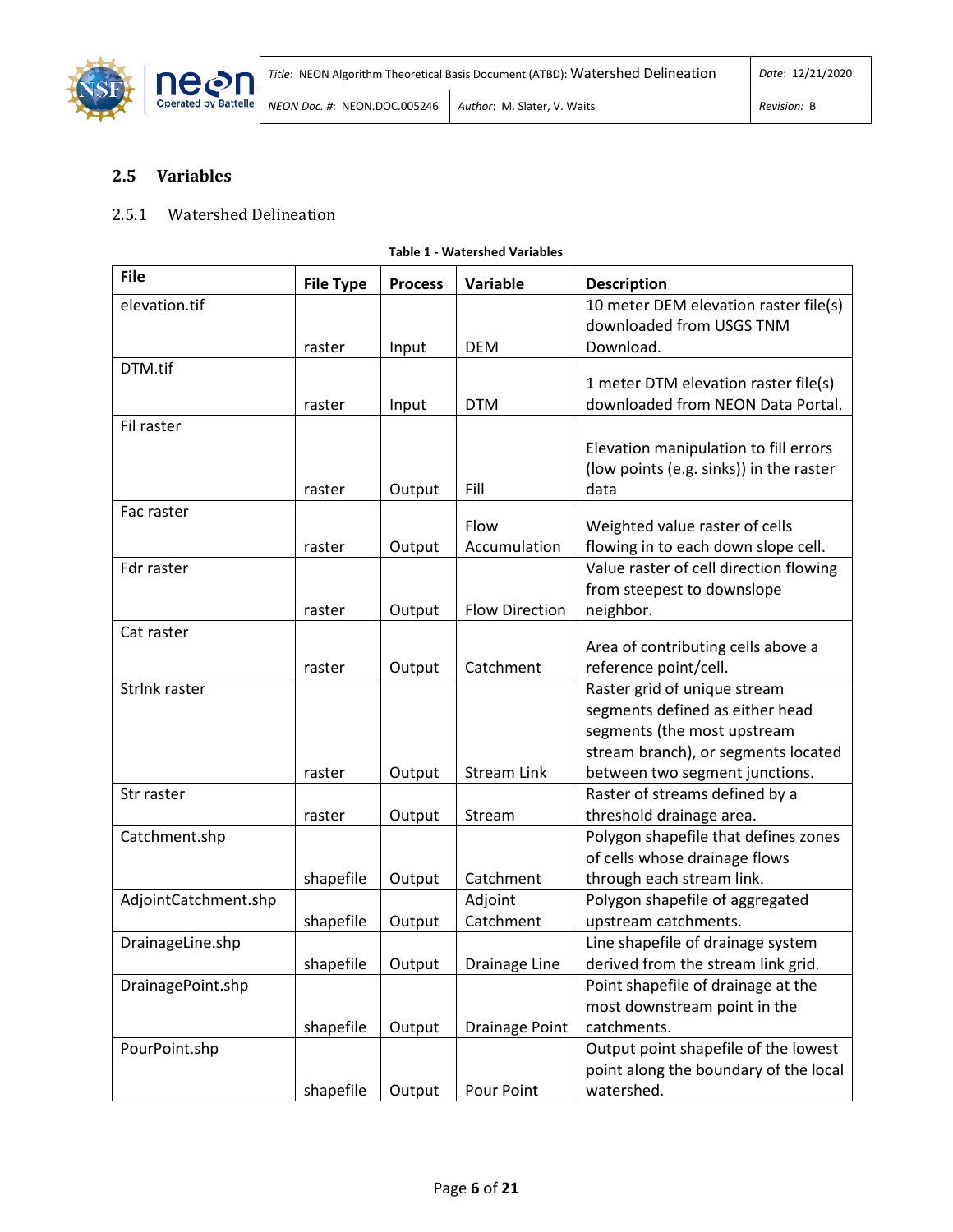

| Watershed.shp      |           |        |           | Polygon shapefile of the total area   |
|--------------------|-----------|--------|-----------|---------------------------------------|
|                    | shapefile | Output | Watershed | flowing to the pour point.            |
| WatershedPoint.shp |           |        | Watershed | Point shapefile of the point at which |
|                    | shapefile | Output | Point     | water flows out of an area.           |

# 2.5.2 Land Use

<span id="page-8-0"></span>

| <b>Watershed Attribute Table</b> | <b>Classification Description</b> | <b>Classification Number</b> |
|----------------------------------|-----------------------------------|------------------------------|
| Abbreviation                     |                                   |                              |
| NLCD_11                          | Open Water                        | 11                           |
| NLCD_12                          | Perennial Ice/Snow                | 12                           |
| NLCD_21                          | Developed, Open Space             | 21                           |
| NLCD_22                          | Developed, Low Intensity          | 22                           |
| NLCD_23                          | Developed, Medium Intensity       | 23                           |
| NLCD_24                          | Developed, High Intensity         | 24                           |
| NLCD_31                          | Barren Land (Rock/Sand/Clay)      | 31                           |
| NLCD_41                          | <b>Deciduous Forest</b>           | 41                           |
| NLCD_42                          | Evergreen Forest                  | 42                           |
| NLCD_43                          | <b>Mixed Forest</b>               | 43                           |
| NLCD_51                          | <b>Dwarf Scrub</b>                | 51                           |
| NLCD_52                          | Shrub/Scrub                       | 52                           |
| NLCD_71                          | Grassland/Herbaceous              | 71                           |
| NLCD_72                          | Sedge/Herbaceous                  | 72                           |
| NLCD_74                          | Moss                              | 74                           |

## **Table 2 – NLCD Land Use Classification**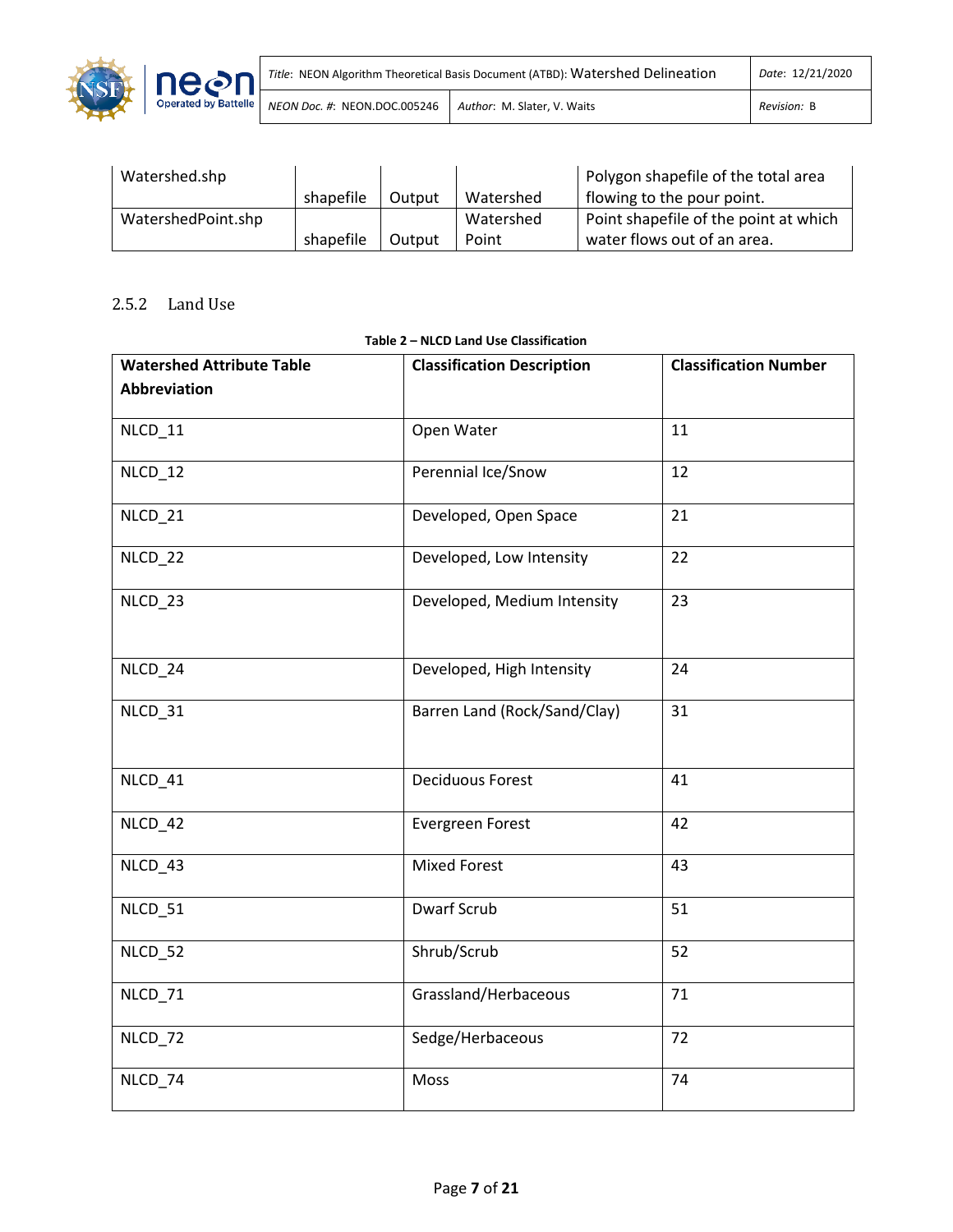

| Title: NEON Algorithm Theoretical Basis Document (ATBD): Watershed Delineation | Date: 12/21/2020            |             |
|--------------------------------------------------------------------------------|-----------------------------|-------------|
| NEON Doc. #: NEON.DOC.005246                                                   | Author: M. Slater. V. Waits | Revision: B |

| NLCD_81    | Pasture/Hay                         | 81        |
|------------|-------------------------------------|-----------|
| NLCD_82    | <b>Cultivated Crops</b>             | 82        |
| NLCD_90    | <b>Woody Wetlands</b>               | 90        |
| NLCD 95    | <b>Emergent Herbaceous Wetlands</b> | 95        |
| NLCDNoData | <b>NA</b>                           | <b>NA</b> |

# 2.5.3 Soil

<span id="page-9-0"></span>

| <b>Watershed Attribute Table</b> | Table 5 Three Son Taxonomy Oracl Classification<br><b>Soil Classification</b> | <b>Soil Classification Abbreviation</b> |
|----------------------------------|-------------------------------------------------------------------------------|-----------------------------------------|
|                                  |                                                                               |                                         |
| <b>Abbreviation</b>              | <b>Orders</b>                                                                 |                                         |
|                                  |                                                                               |                                         |
| NRCS_ALF                         | Alfisols                                                                      | <b>ALF</b>                              |
|                                  |                                                                               |                                         |
| NRCS_ARI                         | Aridisols                                                                     | ARI                                     |
|                                  |                                                                               |                                         |
| NRCS_AND                         | Andisols                                                                      | <b>AND</b>                              |
|                                  |                                                                               |                                         |
| NRCS_ENT                         | Entisols                                                                      | <b>ENT</b>                              |
|                                  |                                                                               |                                         |
| NRCS_GEL                         | Gelisols                                                                      | <b>GEL</b>                              |
|                                  |                                                                               |                                         |
| NRCS_HIS                         | Histosols                                                                     | <b>HIS</b>                              |
|                                  |                                                                               |                                         |
| NRCS_INC                         | Inceptisols                                                                   | <b>INC</b>                              |
|                                  |                                                                               |                                         |
| NRCS_MOL                         | Mollisols                                                                     | MOL                                     |
|                                  |                                                                               |                                         |
| NRCS_OXI                         | Oxisols                                                                       | OXI                                     |
|                                  |                                                                               |                                         |
| NRCS_SPO                         | Spodosols                                                                     | SPO                                     |
|                                  |                                                                               |                                         |
| NRCS_ULT                         | Ultisols                                                                      | <b>ULT</b>                              |
|                                  |                                                                               |                                         |
| NRCS_VER                         | Vertisols                                                                     | <b>VER</b>                              |
|                                  |                                                                               |                                         |

#### **Table 3 - NRCS Soil Taxonomy Order Classification**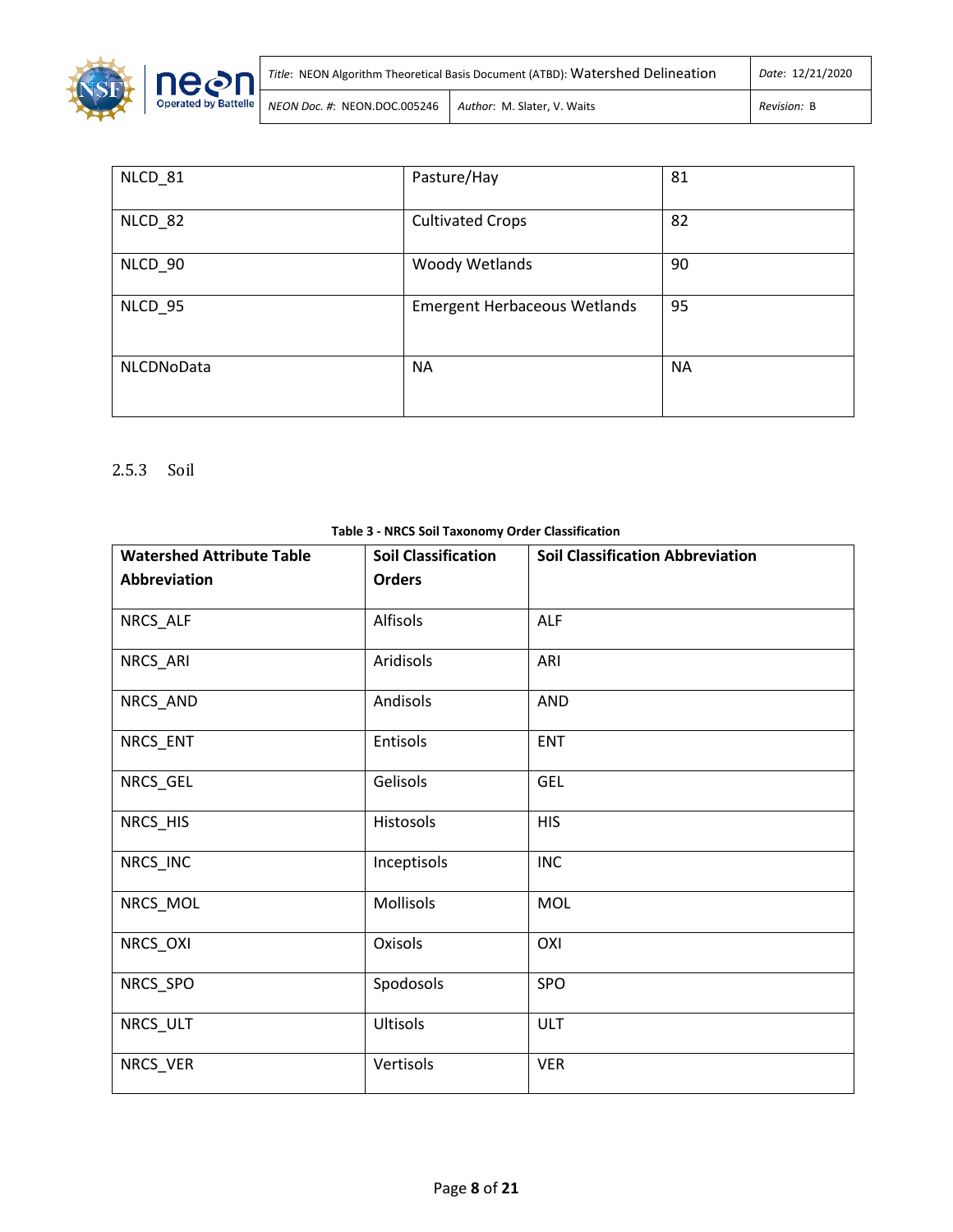

| NRCS WATER | NA (Water) | <b>NA</b> |
|------------|------------|-----------|
| NoSoilData | NA.        | <b>NA</b> |

# 2.5.4 Variables Reported

<span id="page-10-0"></span>

| <b>Watershed Attribute Table</b> | <b>Description of Attribute</b>                                                                                                                                                                    |
|----------------------------------|----------------------------------------------------------------------------------------------------------------------------------------------------------------------------------------------------|
| <b>Name</b>                      |                                                                                                                                                                                                    |
| <b>DATA</b>                      | States if the watershed was not derived from NEON data, these<br>sites are supplemented with the 10 meter National Elevation<br>Dataset.                                                           |
| Area_NED                         | Watershed area in kilometers squared for sites where the<br>watershed was derived from the 10 meter National Elevation<br>Dataset.                                                                 |
| WSAreaKm2                        | Watershed area in kilometers squared for watersheds derived<br>from NEON's 1 meter Elevation-LiDAR dataset.                                                                                        |
| DomainNum                        | NEON ecoclimatic domain number.                                                                                                                                                                    |
| DomainName                       | NEON ecoclimatic domain name.                                                                                                                                                                      |
| SiteName                         | NEON aquatic site name.                                                                                                                                                                            |
| SitelD                           | NEON four character site ID for the aquatic site.                                                                                                                                                  |
| SiteType                         | Type of NEON site (e.g. core aquatic or relocatable aquatic).                                                                                                                                      |
| Science                          | Identifies the primary science theme as they relate to the NEON<br>Grand Challenges (AD[01]) and if the aquatic site is a wadeable or<br>non-wadeable stream, or lake.                             |
| StateID                          | The 2 letter abbreviation for the state where the watershed is<br>located.                                                                                                                         |
| HUC12Name                        | Name of the Hydrologic Unit Code with twelve digits based on the<br>prominent water or physical feature(s) within the unit. Naming<br>follows the conventions and rules outlined by the Geographic |

### **Table 4 – Watershed Output Variables Reported**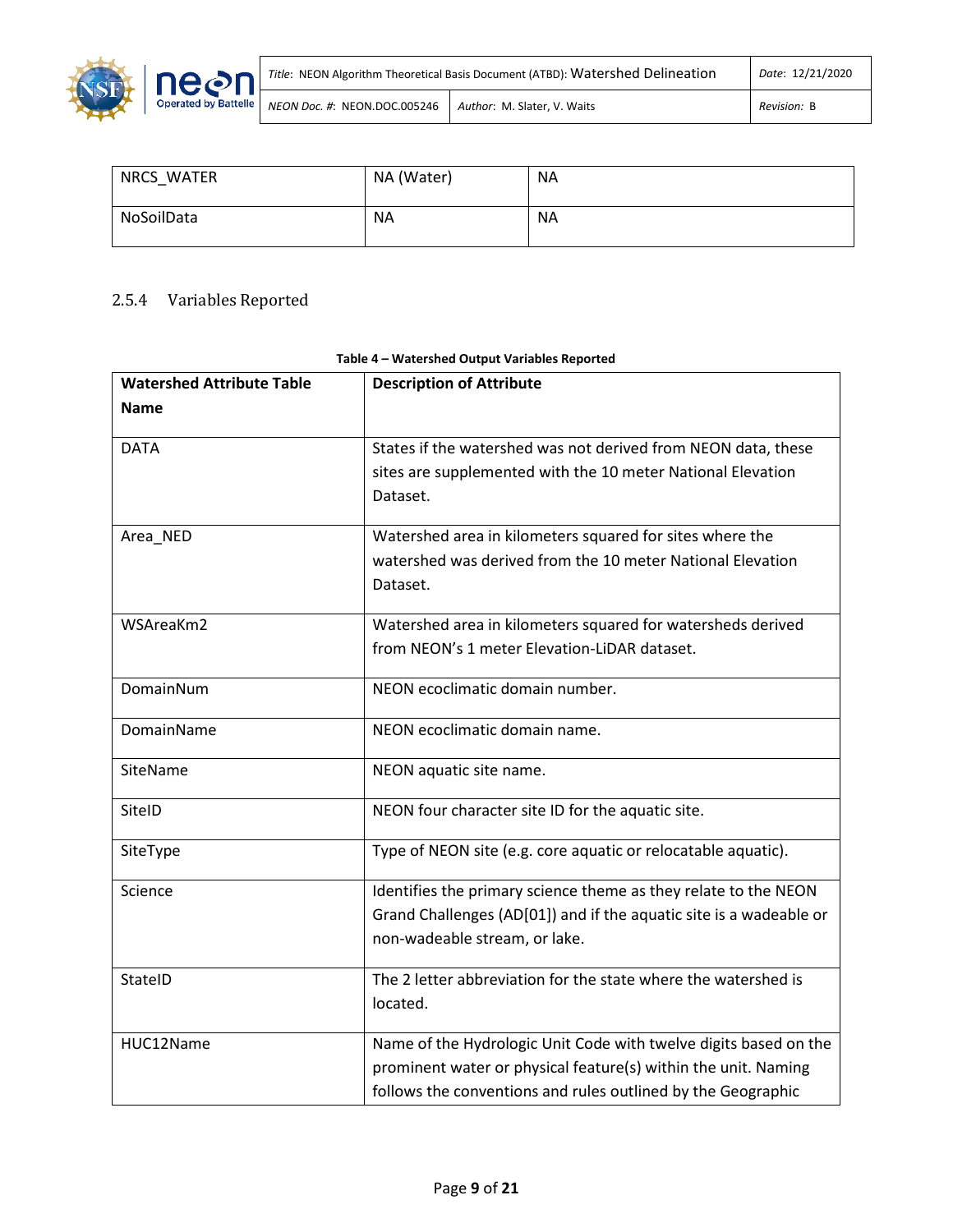



|                           | Names Information System (GNIS) order of priority and if the        |
|---------------------------|---------------------------------------------------------------------|
|                           | dominant feature is named in the HU10, the HU12 retains the         |
|                           | twelve digit code as the name (ER[12]).                             |
| <b>HUC12</b>              | Hydrologic Unit Code with twelve digits based on the sixth-level    |
|                           | (subwatershed) classification designated by the United States       |
|                           | Geological Survey (ER[12]).                                         |
| TIS_Dist                  | Distance in kilometers from the aquatic site pour point to the      |
|                           | corresponding terrestrial tower site.                               |
| TIS_Bear                  | Bearing in degrees from the aquatic site pour point to the          |
|                           | corresponding terrestrial tower site.                               |
| TIS_WS                    | States if the corresponding terrestrial tower is within the aquatic |
|                           | watershed.                                                          |
| <b>AOPLIDAR</b>           | Name of the Elevation-LiDAR DTM tile from the NEON data             |
|                           | portal, includes site ID, year, and month the data was collected.   |
| AOP_Flight                | Identifies the NEON AOP Flight Boundaries layer showing the         |
|                           | extent and priority of airborne acquisition.                        |
| AOPCoverag                | Identifies the percent coverage of the NEON AOP flight box over     |
|                           | the aquatic watershed.                                              |
| UTM_Zone                  | The local projected coordinate system for the aquatic site and      |
|                           | model processing.                                                   |
| NLCD_(number)             | Percentage of land cover classifications within the watershed       |
|                           | from the National Land Cover Dataset (NLCD) (Table 2).              |
| NRCS_(Soil abbreviations) | Percentage of soil classifications within the watershed from the    |
|                           | Natural Resources Conservation Service (NRCS) (Table 3).            |
|                           |                                                                     |

## <span id="page-11-0"></span>**3 DATA DESCRIPTION**

Watershed delineation incorporates multiple input and output files to derive an area of land that captures surface drainage, land use, and soil characteristics impacting Aquatic Instrumentation Systems (AIS) and Aquatic Observation Sampling (AOS) at NEON aquatic field sites.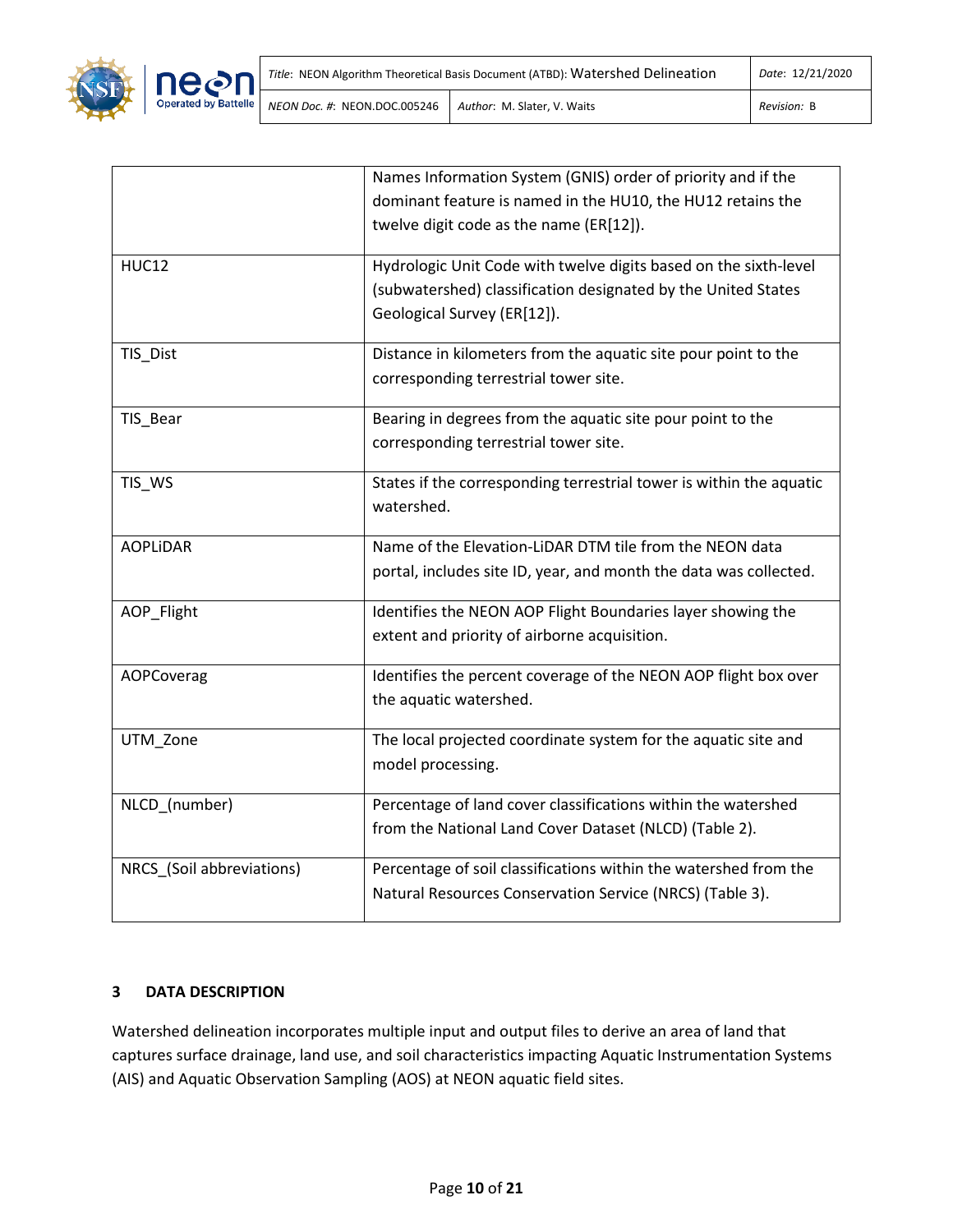

# <span id="page-12-0"></span>**3.1 Input Dependencies**

## 3.1.1 Elevation data

<span id="page-12-1"></span>

| <b>Table 5 - Elevation Model</b> |                  |                                                                                                               |  |
|----------------------------------|------------------|---------------------------------------------------------------------------------------------------------------|--|
| Input                            | <b>File type</b> | <b>Description</b>                                                                                            |  |
| 1 <sub>m</sub> DTM               | raster           | 1 meter resolution Digital Terrain Model (DTM) produced by<br>NEON Elevation-LiDAR data product (DP) AD[02]   |  |
| 10 <sub>m</sub> DEM              | raster           | 10 meter resolution Digital Elevation Model (DEM) provided by<br>USGS National Elevation Dataset (NED) ER[04] |  |

## 3.1.2 AIS Sensor locations

#### **Table 6 - AIS Sensor**

<span id="page-12-2"></span>

| Input         | File type | <b>Description</b>                                    |
|---------------|-----------|-------------------------------------------------------|
| Outlet Sensor | shapefile | In-situ sensor located at lake outlet                 |
| S1 Sensor     | shapefile | In-situ sensor location used for non-wadeable streams |
| S2 Sensor     | shapefile | In-situ sensor location used for wadeable streams     |

## 3.1.3 Land Use data

### **Table 7 - NLCD Land Use Classification**

<span id="page-12-3"></span>

| Input       | File type | <b>Description</b>                              |
|-------------|-----------|-------------------------------------------------|
| <b>NLCD</b> | shapefile | 2016 National Land Cover Database (NLCD) ER[05] |

## 3.1.4 Soil Map Units

#### **Table 8 - NRCS Soil Classification**

<span id="page-12-4"></span>

| Input    | File type | <b>Description</b>                              |
|----------|-----------|-------------------------------------------------|
| SSURGO   | shapefile | Soil Survey Geographic Database (SSURGO) ER[06] |
| STATSGO2 | shapefile | State Soil Geographic Database (STATSGO) ER[13] |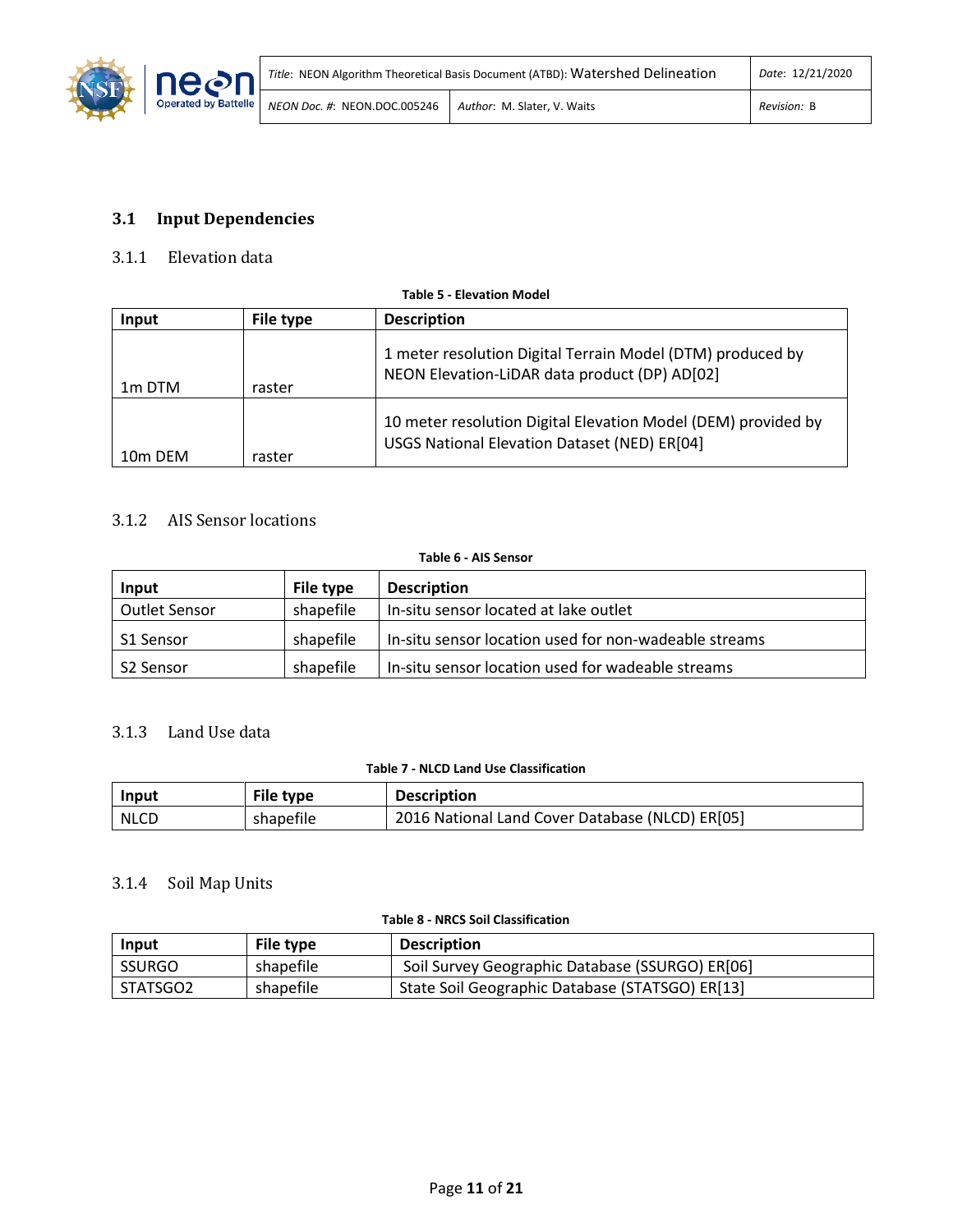

# <span id="page-13-0"></span>**3.2 Product Instances**

One watershed was delineated for each of the 34 NEON aquatic sites. Watershed shapefiles and maps are provided on neonscience.org and neon.maps.arcgis.com.

## <span id="page-13-1"></span>**3.3 Temporal Resolution and Extent**

LiDAR data gathered from NEON's Airborne Observation Platform (AOP) were used to derive 1 meter resolution watersheds. LiDAR data from these flights were collected during the >90% peak greenness of dominant vegetation at each site between 2016-2019 (AD[05]).

DEM data provided by the USGS National Elevation Dataset (NED) (ER[01]) were used to derive 10 meter resolution watersheds. Data acquisition for the NED range from 2013 to 2019 (ER[04]).

As additional LiDAR data become available from future airborne observation flight campaigns, the LiDAR derived watersheds may be updated and revised.

# <span id="page-13-2"></span>**3.4 Spatial Resolution and Extent**

Watersheds derived from 1 meter resolution DTM provided by NEON range in size from 0.57 km<sup>2</sup> to 120.40 KM2. For a small portion of the aquatic sites, NEON's AOP Elevation - LiDAR data product (DP3.30024.001) did not cover the entire aquatic watershed (AD[05]). Where NEON LiDAR data did not provide complete watershed coverage, the 10 meter DEM was used to model the watershed. Watersheds derived from 10 meter resolution DEM provided by USGS NED range in size from 6.34 KM2 to 47085.35 KM2. Each of the 34 aquatic sites have one final, complete watershed produced with either the LiDAR DTM or the National DEM.

## <span id="page-13-3"></span>**4 SCIENTIFIC CONTEXT**

Hydrological drivers, weather, climate, biogeochemistry, and seasonal biological transitions are important drivers and indicators of aquatic ecosystem function. At each aquatic field site, the NEON project collects data to understand changes in climate, hydrology, biogeochemical processes, organismal populations, and habitat structure. Hydrology models reveal how water flows across surface areas. Watershed delineation, based on high-resolution elevation models, produce lower stream network and stream density error estimates. This results in higher spatial accuracy when modeling across lowgradient to moderately sloping terrain (ER[08], ER[09], ER[10]). When paired with other NEON meteorological, surface, and subsurface hydrologic data, these watershed layers can aid in understanding hydrologic processes at the watershed scale. In conjunction with looking at the dynamics of water flow, the land use application and soil classification serves as a further indicator suggesting the type of ecological environment and influences the lakes or stream of interest may currently possess.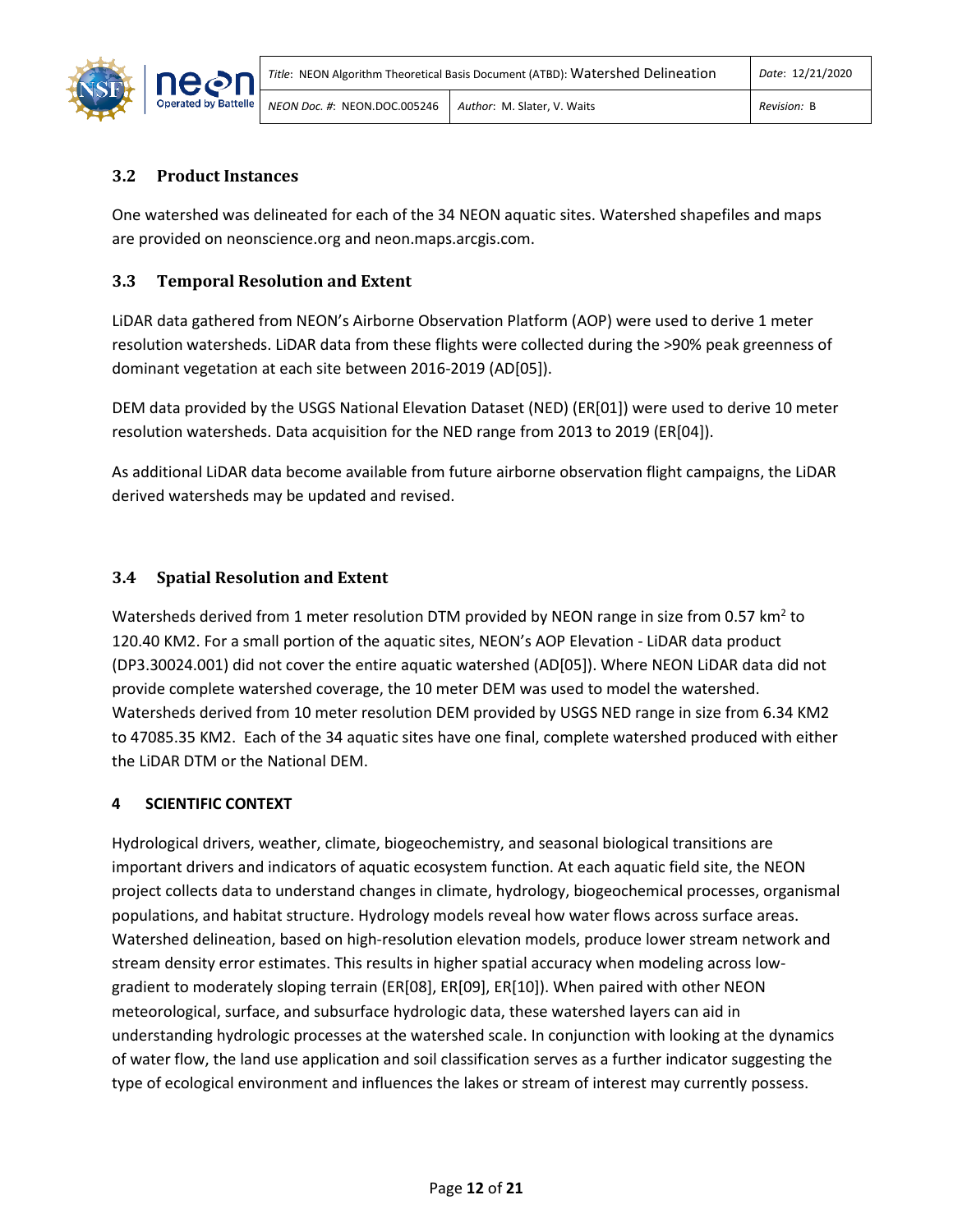

This information is valuable when trying to interpret chemical characteristics and the types of aquatic biota in the lake or stream without having to travel to the area.

# <span id="page-14-0"></span>**4.1 Theory of Measurement**

Digital elevation models provide a 3-dimensional representation of a surface terrain and contain values that are horizontally and vertically referenced to a gridded coordinate system based on a datum, geoid (or spheroid) model, and a local projection. NEON utilizes the World Geodetic System 1984 (WGS84) datum, and a local Universal Transverse Mercator (UTM) projection for horizontal reference, and Geoid12A for high-accuracy vertical reference (RD[03]). External data not utilizing the identified datum were converted to WGS84 and re-projected into a local UTM surface projection. For details on NEON's Basic LiDAR Theory for Airborne Laser Mapping see RD[04].

# <span id="page-14-1"></span>**4.2 Theory of Algorithm**

This workflow serves the purpose to provide high-resolution watershed boundaries for NEON's aquatic field sites. The Elevation – LiDAR (DP3.30024.001) Level 3 (L3) data product (AD[02]) required to complete the L4 data transformation is a 1 meter resolution Digital Terrain Model (DTM) raster and serves as the high-resolution elevation model from which the watersheds were derived. The DTM can be downloaded from the NEON website data portal [https://data.neonscience.org/home.](https://data.neonscience.org/home) In cases where NEON data did not provide a complete watershed (AD[05]), a 1/3 arc-second (10 meter) resolution Digital Elevation Model (DEM) raster, available from the U.S. Geological Survey (USGS) website (ER[04]), was utilized to provide full coverage of the watershed extent. A mosaic dataset was created to combine individual DTM or DEM tiles, and a local projection defined for the dataset. ArcGIS Pro software with the ArcHydro Tools [for] Pro were used to model and delineate the watershed (ER[03], ER[07]).

A depressionless DEM created from the input mosaic removes erroneous data errors in the DEM creating a smooth elevation surface. By identifying low elevation cells surrounded by higher elevation cells and manipulating the elevation value to eliminate low points (sinks) in the grid, the adjusted DEM is then run through the Basic Dendritic Terrain Processing model to produce drainage basin rasters, catchment areas, and drainage lines.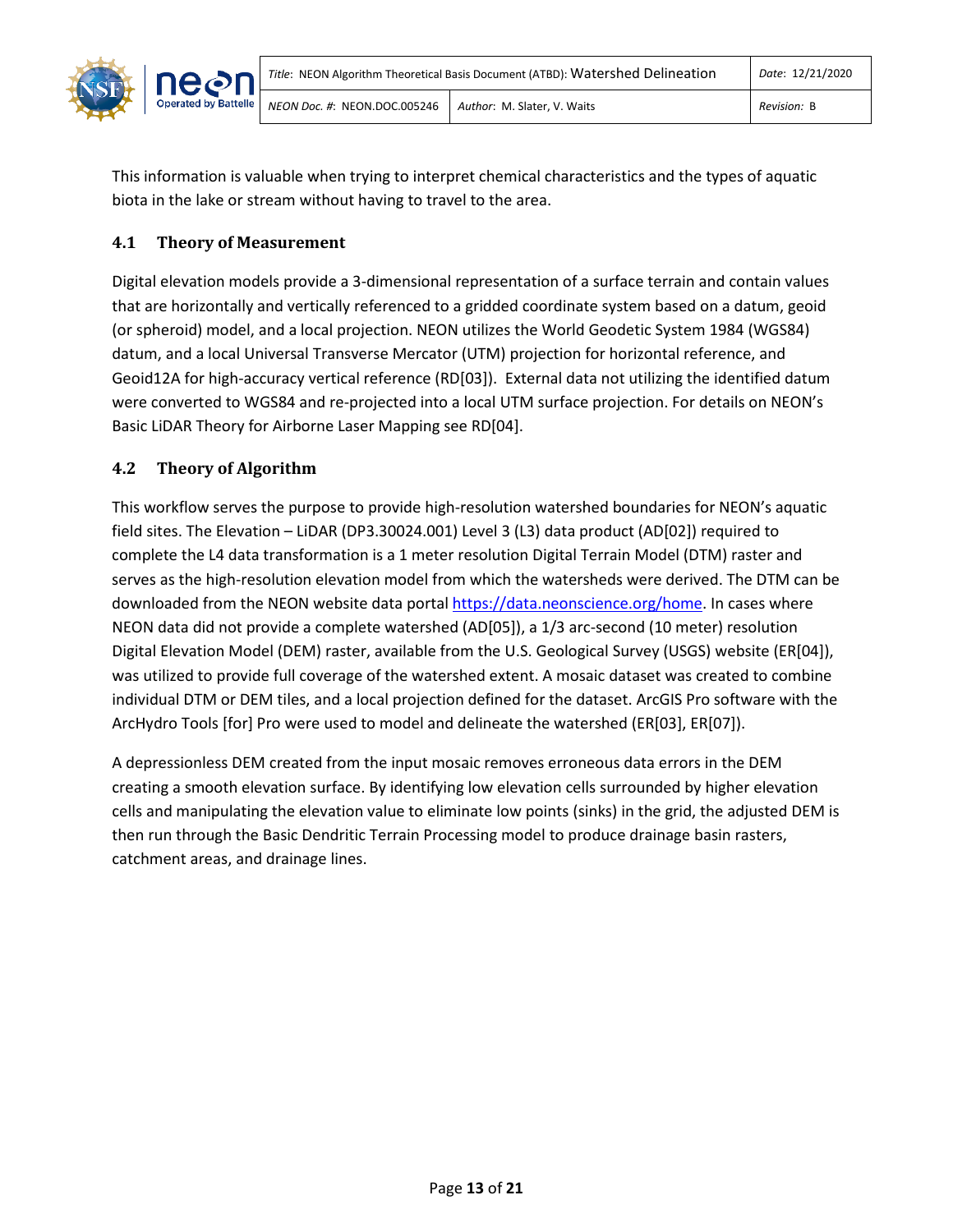



<span id="page-15-0"></span>**Figure 1 - Basic Dendritic Terrain Processing Model**

The Basic Dendritic Terrain Processing model is comprised of 9 tools [Figure 1].

- Flow Direction generates a raster that identifies the direction of water flow across the landscape based on the direction of the steepest descent in each cell.
- Flow Accumulation generates a weighted raster of cells where the cumulative count of pixels along the defined flow direction is identified for every cell. Areas of high accumulation represent the drainage basin and areas of no accumulation (e.g. zero) represent the watershed boundary.
- Stream Definition is defined through a default threshold of 1% of the maximum flow accumulation. Cells with accumulation greater than 1% are classified as stream cells and all other cells are classified as land surface draining into those streams.
- Stream Segmentation generates a raster grid of unique stream links at every confluence by connecting head segments (the most upstream stream branch) and an outlet, or a junction and the drainage divide.
- Drainage Line Processing converts the stream link grid into a Drainage Line feature class. Each line in the feature class carries a unique identifier of the catchment in which it resides and how it connects to its downstream features. In cases where a line has more than one downstream feature, a Drainage Line Flow Split Table identifies the other, secondary downstream feature(s).
- Catchment Grid Delineation generates the Catchment raster in which each cell carries a value (grid code) indicating to which catchment the cell belongs. The value corresponds to the value of the stream link defined during Stream Segmentation.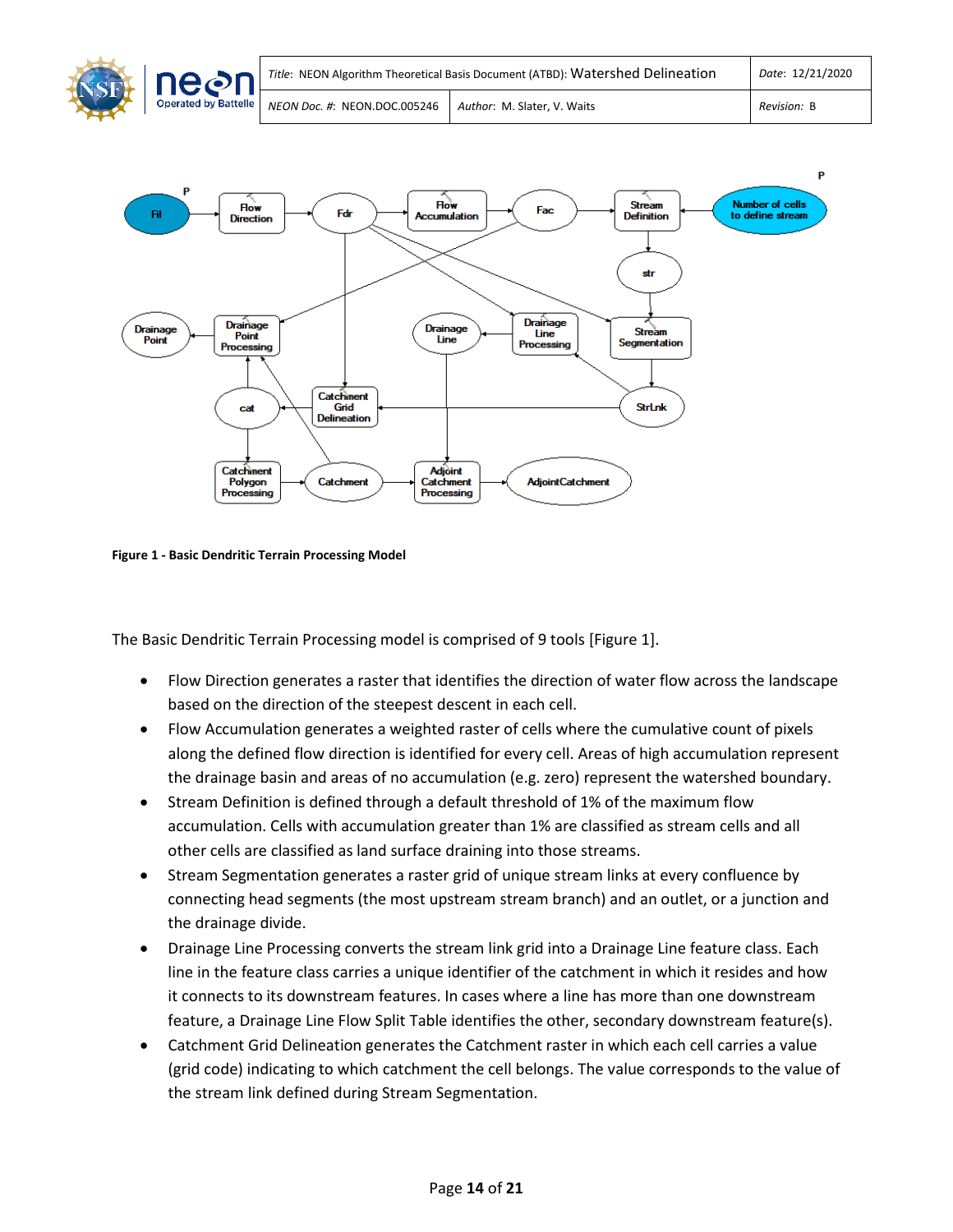

- Catchment Polygon Processing converts the Catchment raster into a polygon area feature class.
- Adjoint Catchment Processing generates an Adjoint Catchment polygon feature class representing the aggregated area upstream from the head catchment (identified during the Catchment Grid Delineation) that drains into the inlet point of the Catchment feature class. In cases where a catchment has more than one downstream feature, as identified in the Drainage Line Flow Split Table, an Adjoint Catchment Flow Split Table with a corresponding value is generated to identify the other downstream catchment(s).
- Drainage Point Processing creates a drainage point at the downstream most point in the catchment.

A pour point, representing the downstream most sensor set in the NEON AIS reach, is used to create a local outlet representing the lowest point along the boundary of the local watershed. This is primarily the location of the S2 sensor set in wadeable streams, the S1 sensor set in non-wadeable rivers, and the outlet sensor set in lakes.



**Figure 2 - Watershed Delineation Model**

<span id="page-16-0"></span>The Watershed Delineation script (Figure 2) is run with the Flow Direction, Stream, Catchment, and Adjoint Catchment outputs produced from the Basic Dendritic Terrain Processing model to create a polygon area upstream of the defined NEON pour point. The local watershed created from this workflow represents the area of influence where surface water collects and drains into a NEON aquatic field site. A Watershed Point feature class (related to the NEON pour point) is generated with the HydroID of the corresponding Watershed.

Ancillary data within the watershed include thematic land use data classifications from the 2016 (CONUS and AK), and 2001 (PR) National Land Cover Database (NLCD), provided by the Multi-Resolution Land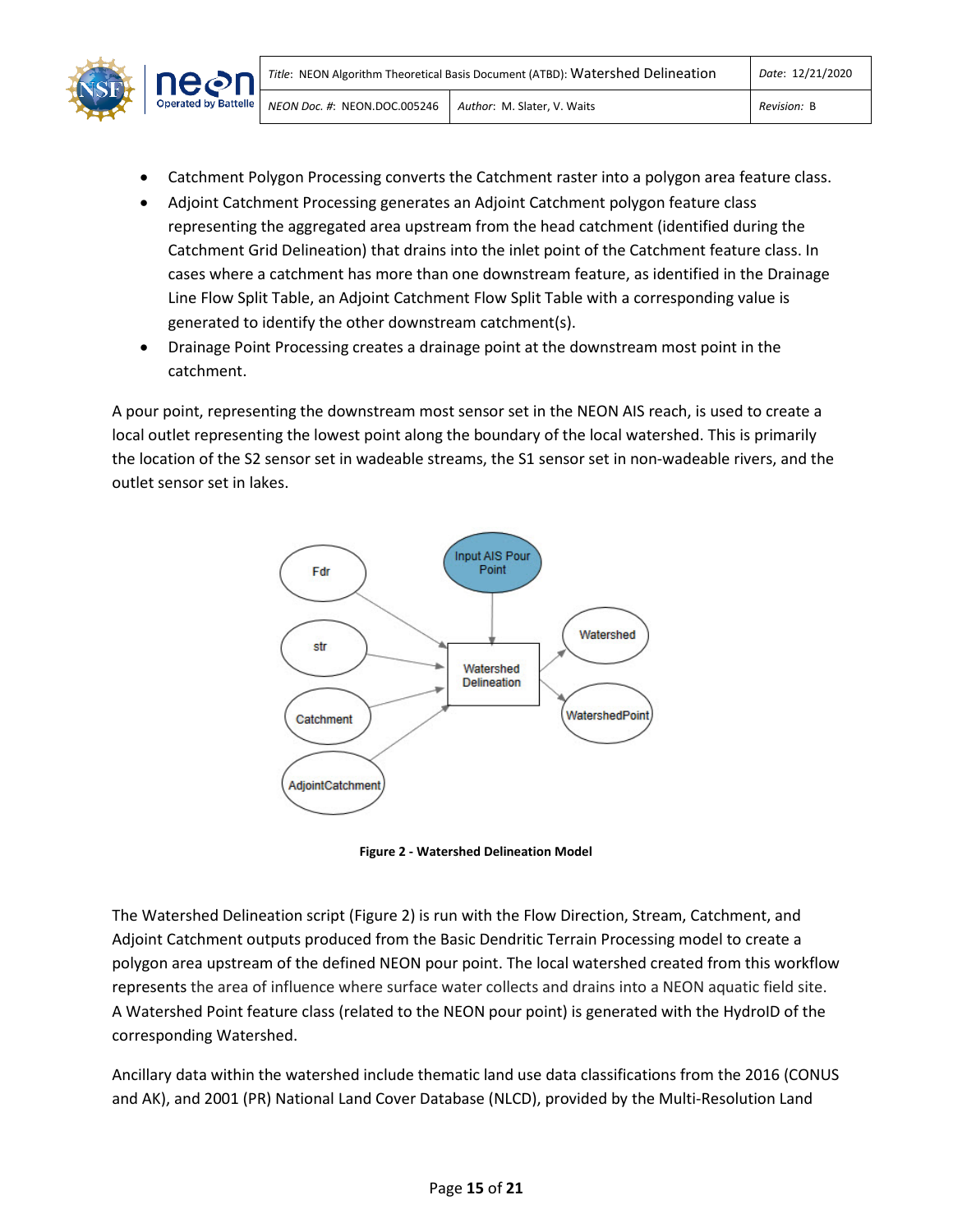

Characteristics (MRLC) Consortium (ER[05]). Soil map unit classifications provided from the Soil Survey Geographic (SSURGO) database (ER[06]), (available for most sites), and the U.S. General Soil Map (STATSGO) (ER[13]) database (for FLNT, BLWA, TOMB, SYCA, TOOK, OKSR) were collected by the National Cooperative Soil Survey (NCSS), and distributed by the United States Department of Agriculture (USDA), Natural Resources Conservation Service (NRCS). These ancillary data help to identify potential chemical characteristics and provide a general understanding of the surface hydrology and nearby characteristics affecting an aquatic site.

# <span id="page-17-0"></span>**4.3 Special Considerations**

There are 11 aquatic sites where NEON's AOP LiDAR did not provide a complete watershed. In these cases a 10 meter National DEM was used to derive the watershed. For 5 of these sites, the watersheds are too large for AOP to complete coverage with the current Operations model. These sites include, D03 Flint River (FLNT), D08 Lower Tombigbee River (TOMB), D10 Arikaree River (ARIK), D11 Blue River (BLUE), and D14 Sycamore Creek (SYCA). Plans are being made for the remaining sites to adjust flight lines and capture the entire extent of the aquatic watershed. In the case of Black Warrior River (BLWA) where AOP coverage is available for the watershed extent, processing errors(possibly due to LiDAR reflectance either reflecting weakly, or being absorbed from water surfaces) generated a high-resolution elevation tile with large gaps in the data. The workflow for this site may be adjust or re-examined to address this issue in the future.

## <span id="page-17-1"></span>**5 ALGORITHM IMPLEMENTATION**

Provided is a sequential guide to transform an L3 Data Product into L4 Data for watershed delineation. The land use data and the soils data are secondary applications to show the benefits of overlaying the land use and soils data inside the watershed for additional interpretation.

## <span id="page-17-2"></span>**5.1 Required Platforms, Tools and Inputs**

## 1) ArcGIS Pro 2.4x (ER[07])

- a) Data Management Tools toolbox
	- i) Raster tools > Create Raster Dataset
	- ii) Raster tools > Add Rasters to Mosaic Dataset
	- iii) Feature Class tools > Create Feature Class
- b) Conversion Tools toolbox
	- i) To Geodatabase tools > Feature Class to Feature Class
- c) ArcHydro Tools Pro 2.0.47 or later (ER[03])
	- i) Terrain Preprocessing toolbox
		- (1) DEM Manipulation Tools > Fill Sink
	- ii) Terrain Preprocessing Workflows toolbox
		- (1) Dendritic tools > Basic Dendritic Terrain Processing
		- (2) Watershed Processing tools > Watershed Delineation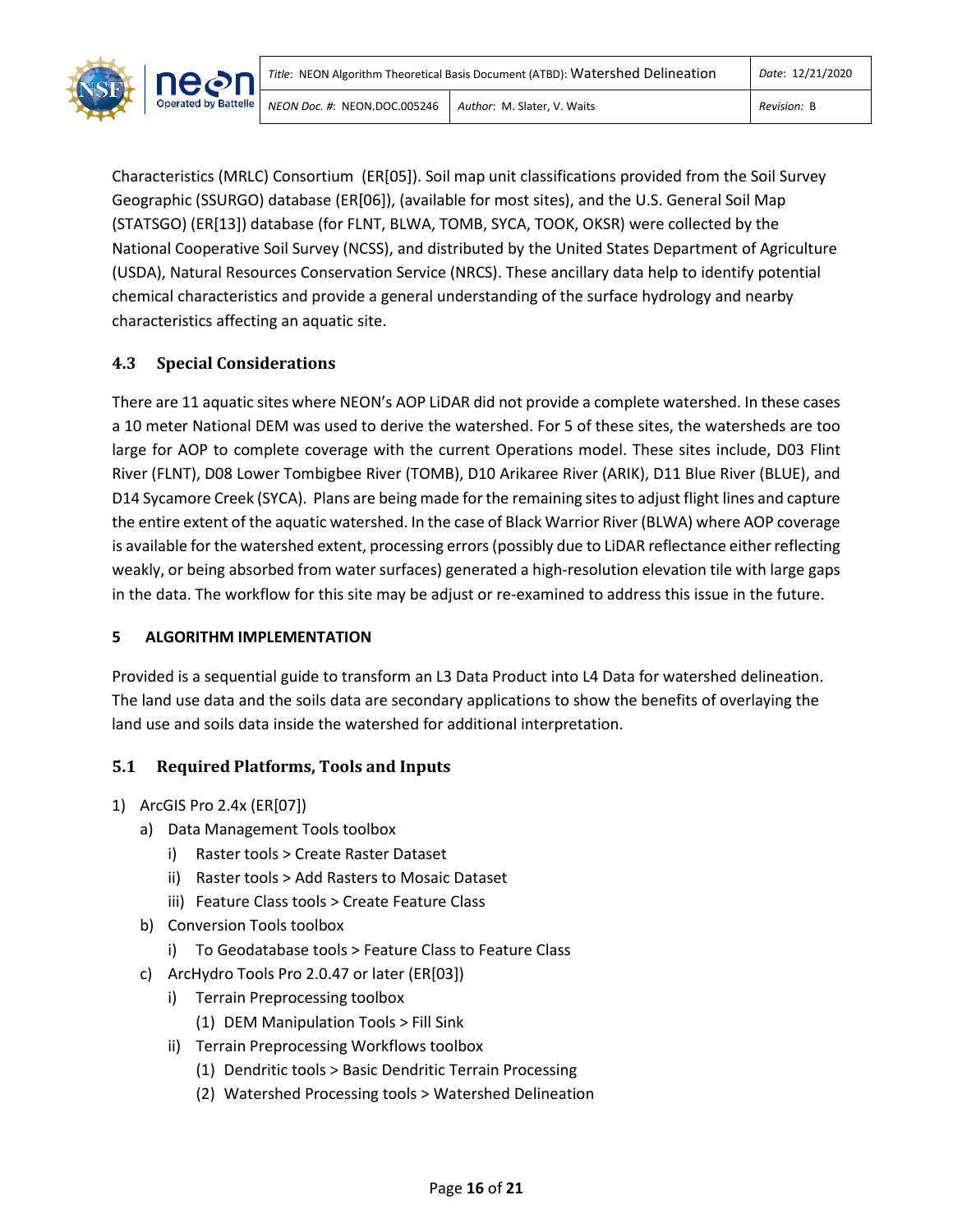

- 2) Elevation Model
	- a) Digital Terrain Model
		- i) DTM.tif(s) tiles downloaded from the NEON Data Portal, Elevation LiDAR data product (AD[02])
	- b) Digital Elevation Model
		- i) DEM.tif(s) downloaded from the USGS National Map Data Download Service (ER[04])
- 3) NEON AIS Sensors (AD[06])
	- a) S2 sensor set in wadeable streams, the S1 sensor set in non-wadeable rivers, and the outlet sensor set in lakes
- <span id="page-18-0"></span>**5.2 Data Processing**

*Italicized* text indicates action

**Bold** text indicates expression

[Encapsulated] text indicates result

5.2.1 Mosaic

DTM tiles provided by NEON or DEM tiles provided by USGS added to a mosaic dataset and projected in the local UTM zone.

- 1. *Open* ArcPro 2.4.0 or later
	- **a.** Create new project
		- *i. New > Map > Create a New Project > Create Name and output Location > Check box for Create a new folder for this project*
- *2. Create Mosaic Dataset*
	- *a. View Tab > Catalog View* > *Navigate to project folder, then to geodatabase* > *Right click geodatabase > New > Mosaic Dataset* 
		- i. Output Location: **Navigate to work folder File Geodatabase path**
		- ii. Mosaic Dataset Name: "**Site\_LiDAR" or "Site\_NED"**
		- iii. Coordinate System: Projected Coordinate System

## **1. UTM > WGS 1984 > Northern Hemisphere > WGS 1984 UTM Zone xN**

- **iv.** Product Definition: **None**
- v. Product Properties: **Default**
- **vi.** Pixel Properties: **Default**
- *vii. Run*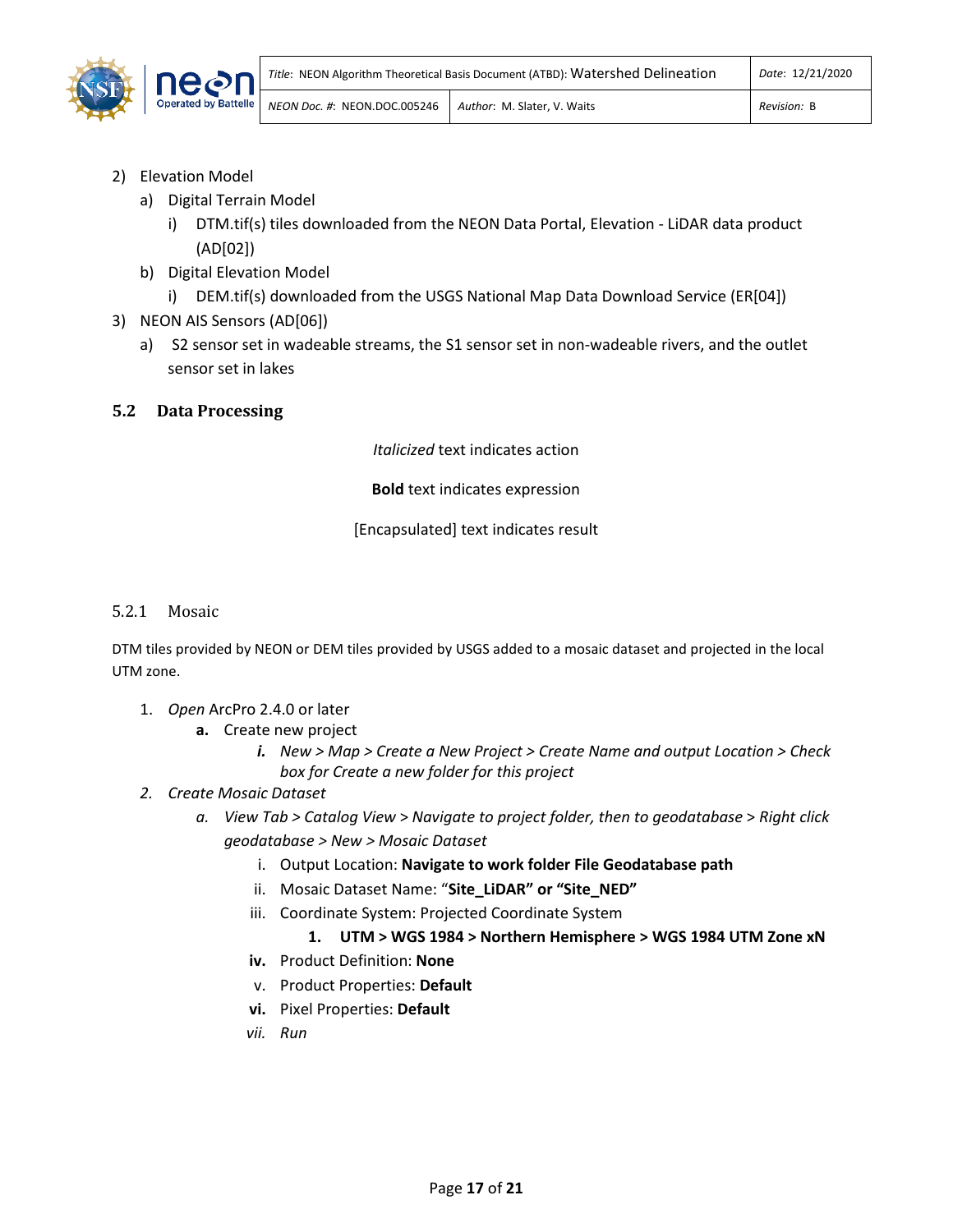

- b. Result: [Empty Site Mosaic Dataset]
- <span id="page-19-0"></span>3. Add Rasters To Mosaic Dataset
	- *a. Data Management Tools > Raster > Mosaic Dataset> Add Rasters to Mosaic Dataset tool*
		- i. Select Mosaic Dataset created in **5.2.1.2**
		- ii. Raster Type: **Raster Dataset**
		- iii. Processing Templates: **Default**
		- iv. Input Data: **Dataset**
		- v. Browse: **Add Elevation (DTM/DEM) .tif files**
		- vi. Advanced Input Data Options: **Default**
		- vii. Raster Processing:
			- **1. Check box for Calculate Statistics**
			- **2. Check box to Build Raster Pyramids**
			- **3. Maximum Levels: Default**
			- **4. Maximum Cell Size : Default**
		- viii. Mosaic Post-processing: **Default**
	- b. Result: [Mosaic Dataset of DTM or DEM tiles]
- 5.2.2 Watershed Delineation
- 1. Fill Sinks
	- *a. Arc Hyrdo Tools Pro Toolbox* > Terrain Preprocessing > *DEM Manipulation* > *Fill Sinks*
		- i. Input DEM Raster: **Site\_LiDAR or Site\_NED**
		- ii. Output Hydro DEM Raster: Navigate to work folder, rename: **Fil**
		- **iii.** Fill Threshold (optional): **Leave blank**
		- **iv.** Input Deranged Polygon Feature Class (optional): **Leave blank**
		- **v.** Use IsSink Field box: **Leave unchecked**
	- b. Result: [Fil raster]
- 2. Basic Dendritic Terrain Processing
	- *a. Arc Hydro Tools Pro Toolbox > Terrain Preprocessing Workflows > Dendritic > Basic Dendritic Terrain Processing*
		- i. Input Hydro DEM raster: **Fil** (created in 5.2.2.1)
		- ii. Output Drainage Line Feature Class: Navigate to work folder: **DrainageLine**
		- iii. Output Drainage Line Flow Split Table: Navigate to work folder: **DrainageLine\_FS**
		- iv. Output Catchment Feature Class: Navigate to work folder: **Catchment**
		- v. Output Adjoint Catchment Feature Class: Navigate to work folder: **AdjointCatchment**
		- vi. Output Catchment Flow Split Table: Navigate to work folder: **Catchment\_FS**
		- vii. Output Drainage Point Feature Class: Navigate to work folder: **DrainagePoin**t
		- viii. Output Flow Accumulation Raster: Navigate to work folder: **fac**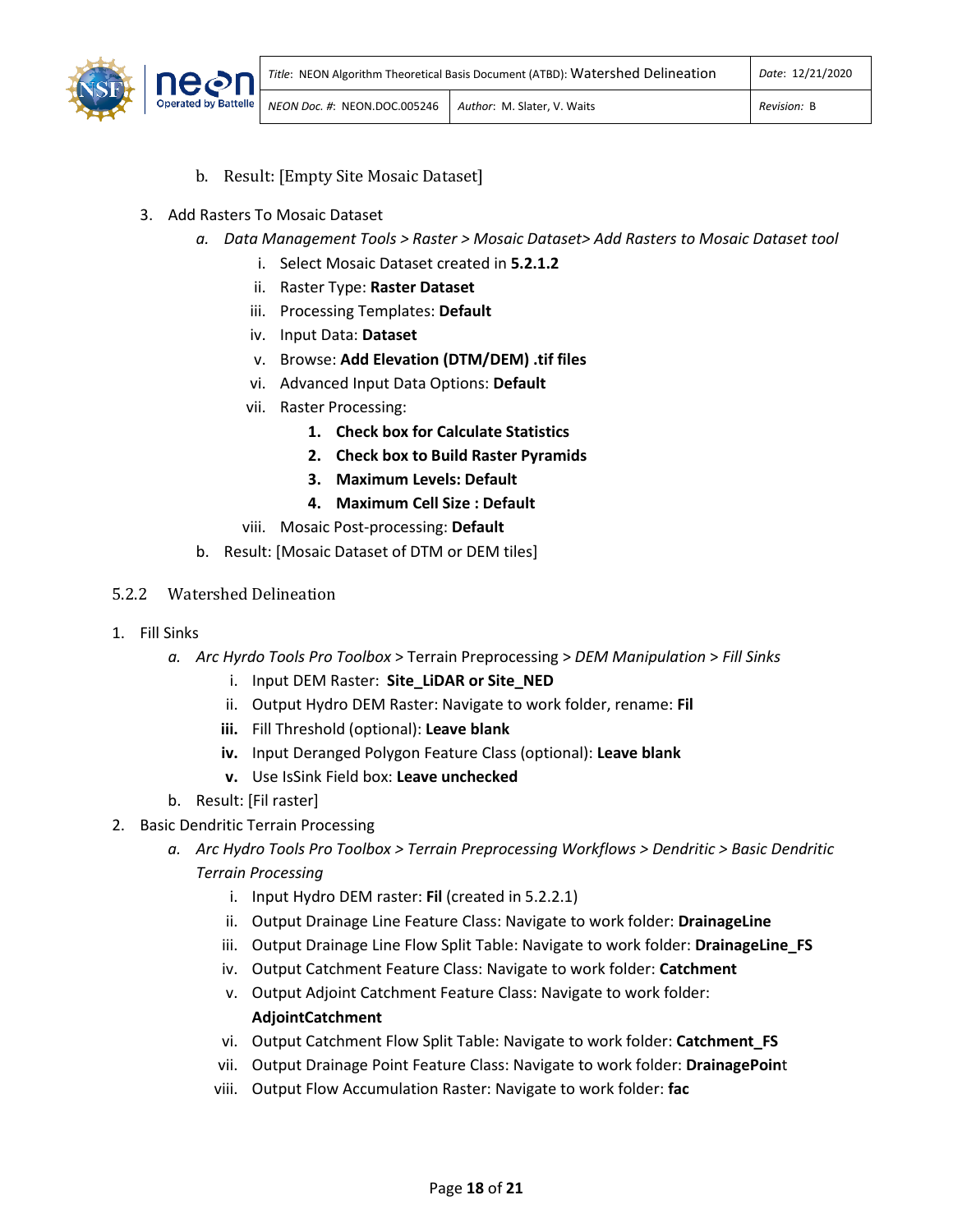

- ix. Output Flow Direction Raster: Navigate to work folder: **fdr**
- x. Output Catchment Raster: Navigate to work folder: **cat**
- xi. Output Stream Link Raster: Navigate to work folder: **StrLnk**
- xii. Output Stream Raster: Navigate to work folder: **str**
- b. Result: [DrainageLine, DrainageLine FS, Catchment, AdjointCatchment, Catchment FS, DrainagePoint, fac Raster, fdr Raster, cat Raster, StrLnk Raster, str Raster]

## 5.2.3 Pour Point

Generate a point using the downstream most AIS sensor set, primarily NEON's S2 sensor in wadeable streams, S1 in non-wadeable rivers, and the outlet sensor in lakes.

- 1. Create Feature Class
	- a. *Data Management Tools Toolbox > Feature Class > Create Feature Class*
		- **i.** Feature Class Location: **Navigate to Work Folder**
		- ii. Feature Class Name: **PourPoint**
		- iii. Select Geometry Type: **Point**
		- iv. Template Feature Class: **Leave blank**
		- v. Has M: **No**
		- vi. Has Z: **No**
		- vii. Feature Class Alias (optional): **Leave blank**
		- viii. Environments, Output Coordinate System: **UTM xx**
	- b. Result: [Empty PourPoint.shp]
- 2. Create Pour Point Geometry
	- *a. Edit Tab > Create Features Ribbon*
		- i. Create Features Templates: **PourPoint**
			- *1. Create a pour point on the drainage line nearest the applicable AIS sensor set with left mouse click*
			- 2. Manage Edits Ribbon > *Save*
		- ii. Result: [PourPoint.shp]

#### 5.2.4 Create Watershed

Generate local watershed using inputs from the Basic Dendritic Terrain Processing model and Pour Point.

- 1. Watershed Delineation
	- *a. Arc Hyrdo Tools Pro Toolbox > Watershed Processing > Watershed Delineation*
		- i. Input Batch Point Feature Class: **PourPoint** (created in 5.2.3)
		- ii. Input Snap Distance: **1**
		- iii. Input flow direction raster: **fdr**
		- iv. Input Stream Raster: **str**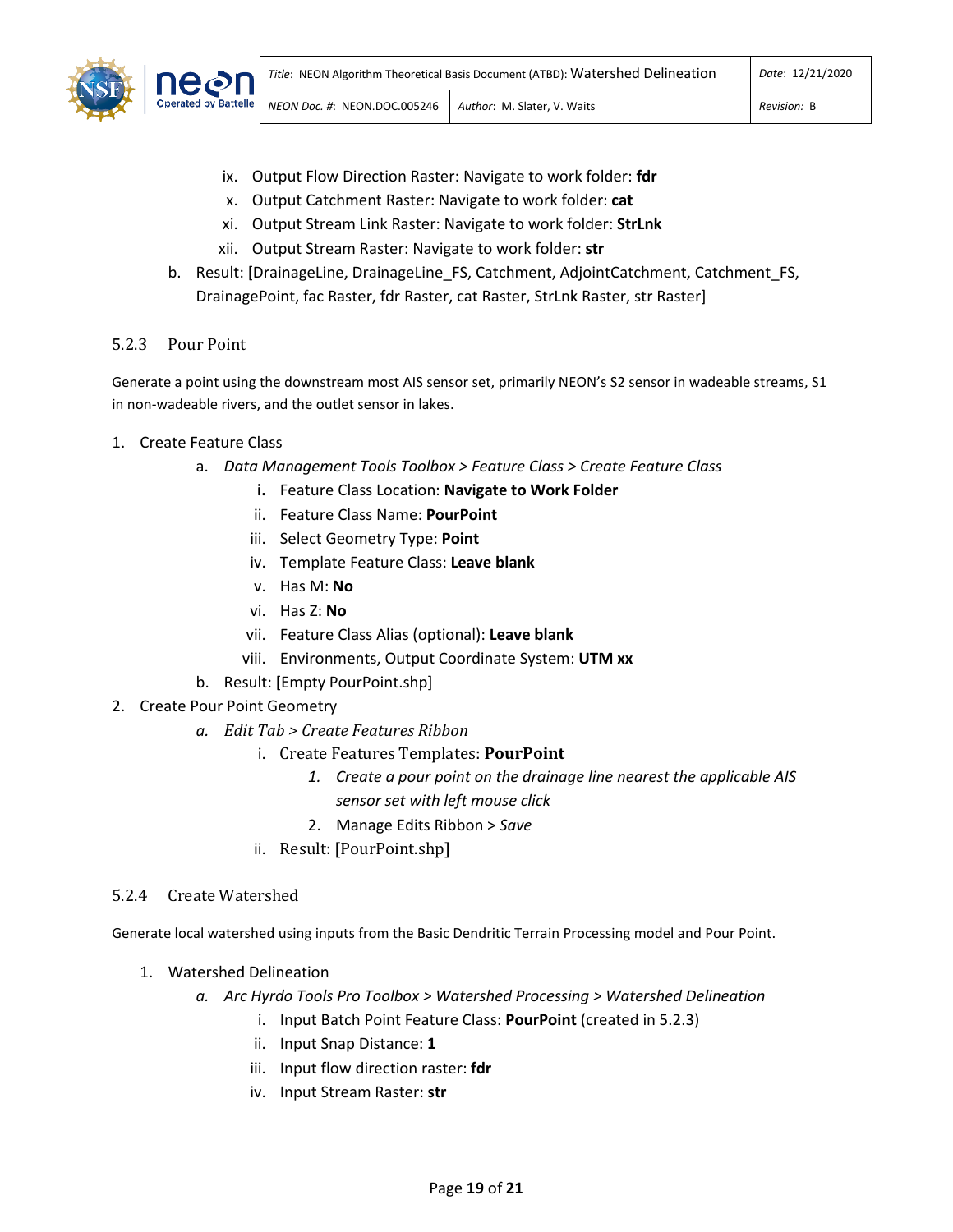

- v. Input Snap Stream Raster: **str**
- vi. Input Catchment Feature Class: **Catchment**
- vii. Input Adjoint Catchment Feature Class: **AdjointCatchment**
- **viii.** Input Sink Point Raster: **Leave blank**
	- ix. Input Sink Watershed Feature Class: **Leave blank**
- b. Result: [Watershed.shp]
- c. Result: [WatershedPoint]

## <span id="page-21-0"></span>**6 UNCERTAINTY**

## <span id="page-21-1"></span>**6.1 Elevation Uncertainty**

Watershed delineation was performed at two different spatial scales; the 10 meter resolution (1/3 arcsecond) National Elevation Dataset DEM, and the 1 meter resolution.

The 2014 accuracy assessment report from the USGS identifies the absolute vertical uncertainty within the National Elevation Dataset (NED) with a root mean square error of 3.04 meters for the conterminous United States expressed to the 95 percent confidence level in accordance with the National Standard for Spatial Data Accuracy (NSSDA). The accuracy assessment for the 1/3 arc-second NED utilized over 25,000 North America National Geodetic Survey (NGS) benchmarks with millimeter to centimeter-level accuracy (Geoid12A). Root mean square error statistics were produced after bilinear interpolation of the NGS control points and calculated from the residual error of the geodetic control measured against the NED (ER[02]).

Analysis of uncertainty in the NEON Elevation - LiDAR data product is described in AD[04]. Simulated vertical uncertainty associated with each grid cell is reported in a separate raster of uncertainty values as part of the "L3 discrete lidar processing and QA information" packaged with each data product from each site. Simulated uncertainty is obtained from the system errors propagated through to the point cloud, as discussed in RD[04], and then propagated further into the DTM / DSM. Error simulations follow the algorithm described in ER[08] and ER[11], and implement the uncertainty values for each subsystem. Uncertainty in the trajectory can be seen in the associated SBET QAQC document associated with the flight day(s). The range uncertainty is determined from yearly calibration flights at the Boulder airport. Simulated uncertainty is based solely on the instrument sub-systems and does not take into account uncertainty introduced by external surface features or vegetation.

## <span id="page-21-2"></span>**6.2 Model Uncertainty**

Within the Basic Dendritic Terrain Processing model, Stream Definition is defined through the use of a default threshold drainage area of 1% of the maximum flow accumulation. Cells in the input flow accumulation grid that have a value greater than the threshold are indicative of the minimum number of cells that characterize a surface drainage. A smaller threshold would result in a denser drainage network (ER[03]).